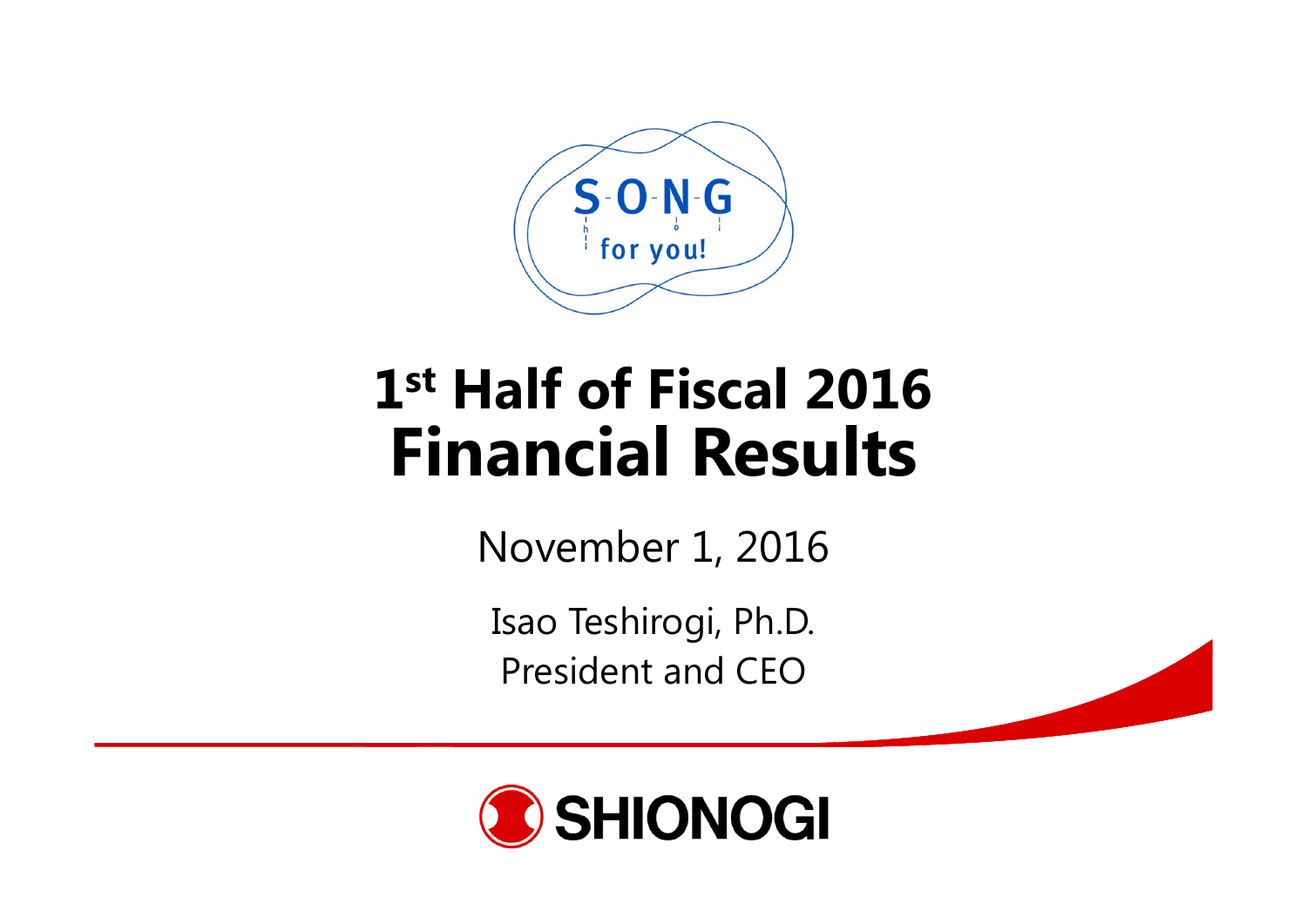# **Agenda**



- **1st Half FY2016 Financial Results**
- **FY2016 Financial Forecasts**
- **Dividend Forecasts**

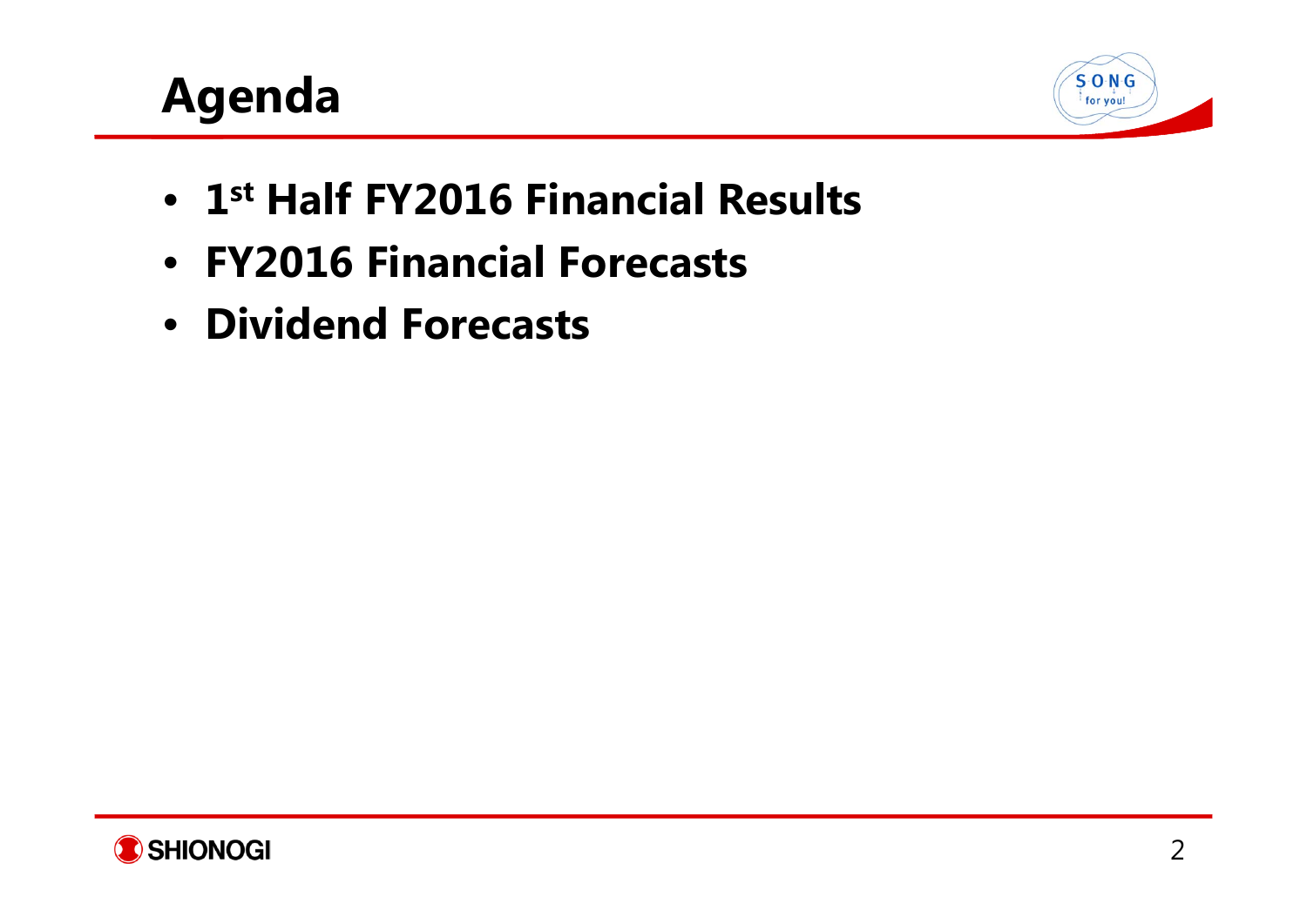# **Agenda**



- **1st Half FY2016 Financial Results**
- **FY2016 Financial Forecasts**
- **Dividend Forecasts**

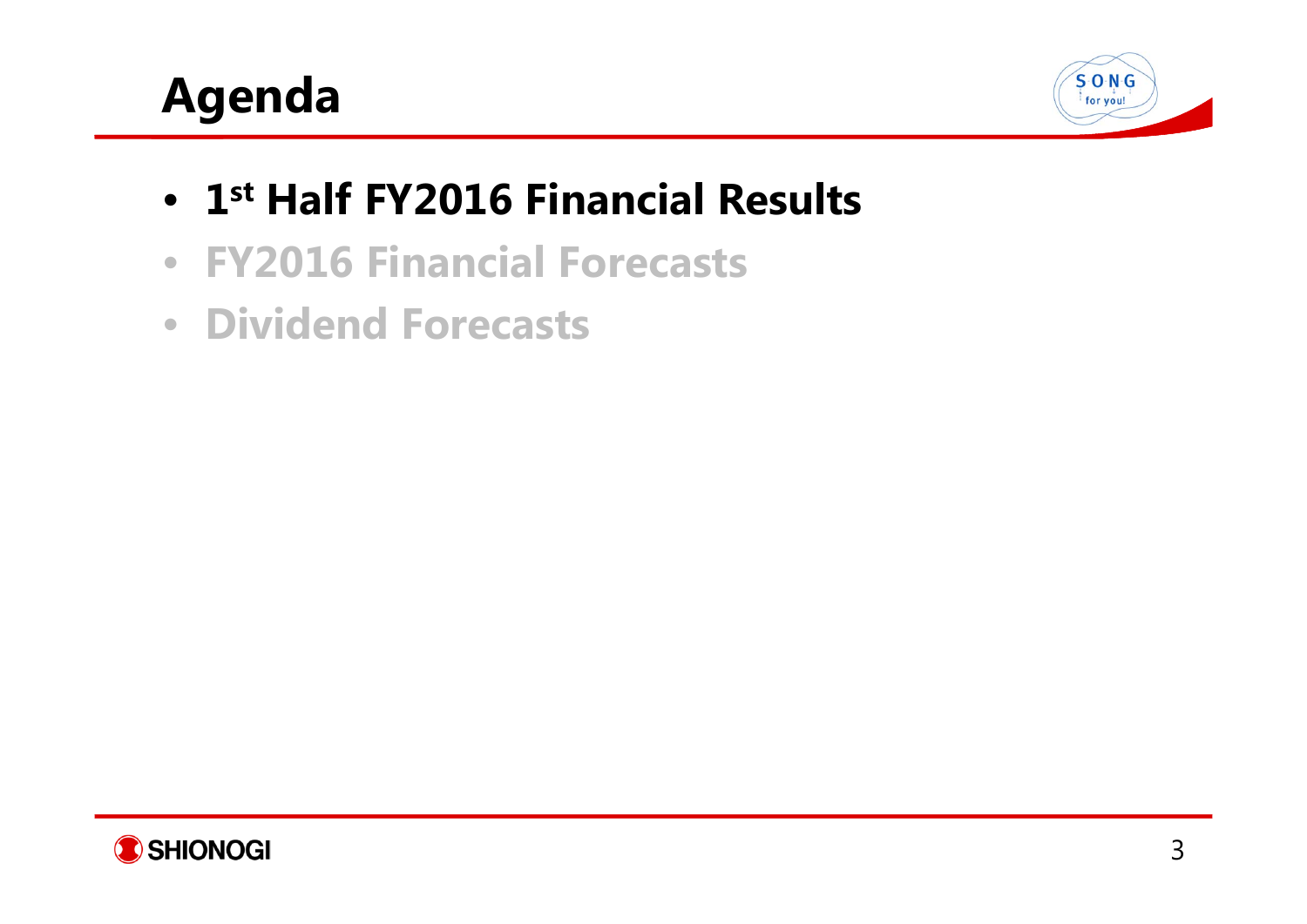#### **Summary of 1H FY2016: Strong Top-line Growth**

 $S$  O N G for you!

- • Net sales: **155.1 B yen** (107.0%) vs 1H forecasts
- • Royalty\* income: **46.0 B yen** (108.2%) vs 1H forecasts





4\* Royalty income from AstraZeneca (Crestor®) and ViiV (HIV franchise)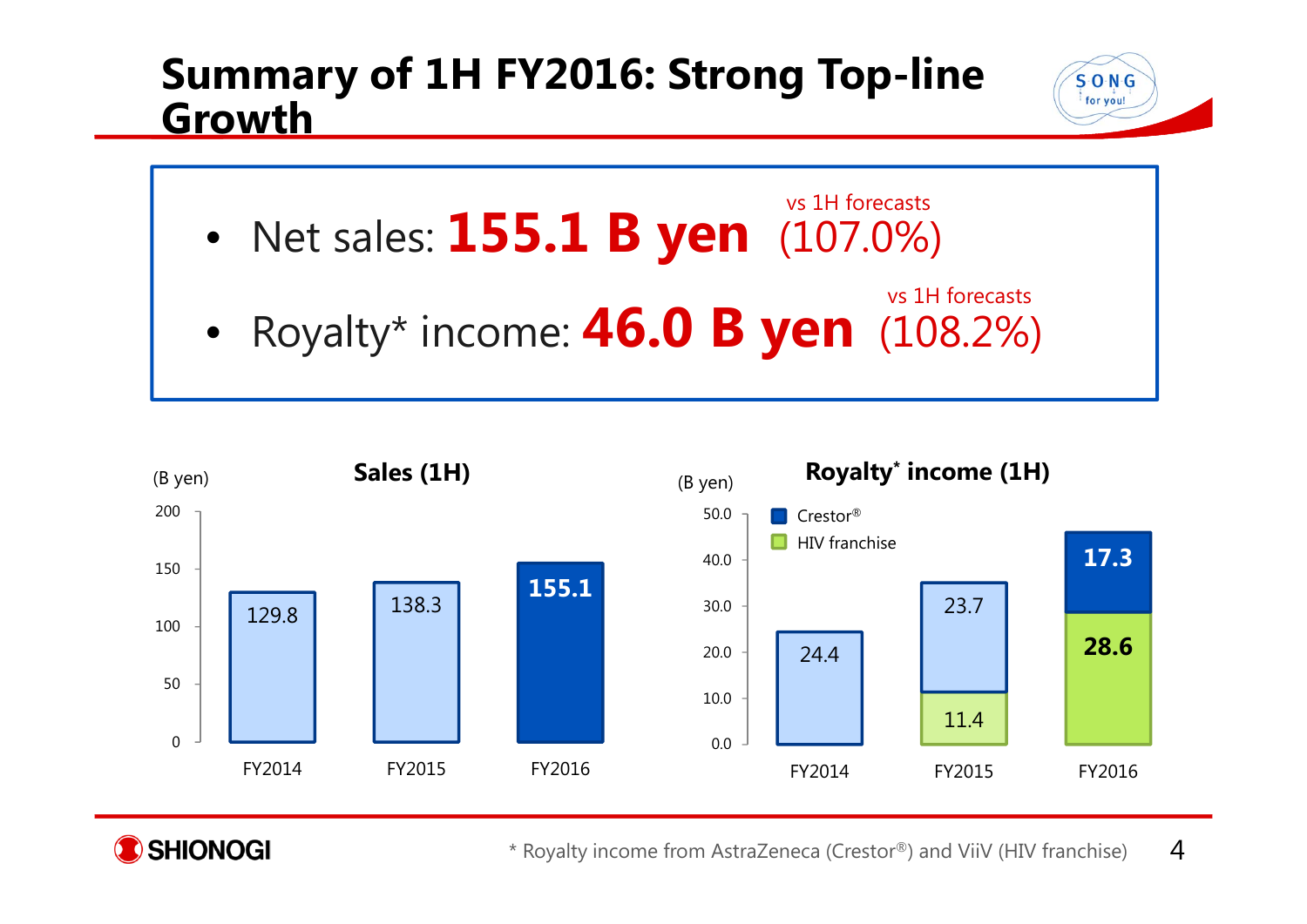#### **Summary of 1H FY2016: Profits Higher Than the Levels Achieved in 1H of Prior Fiscal Year**





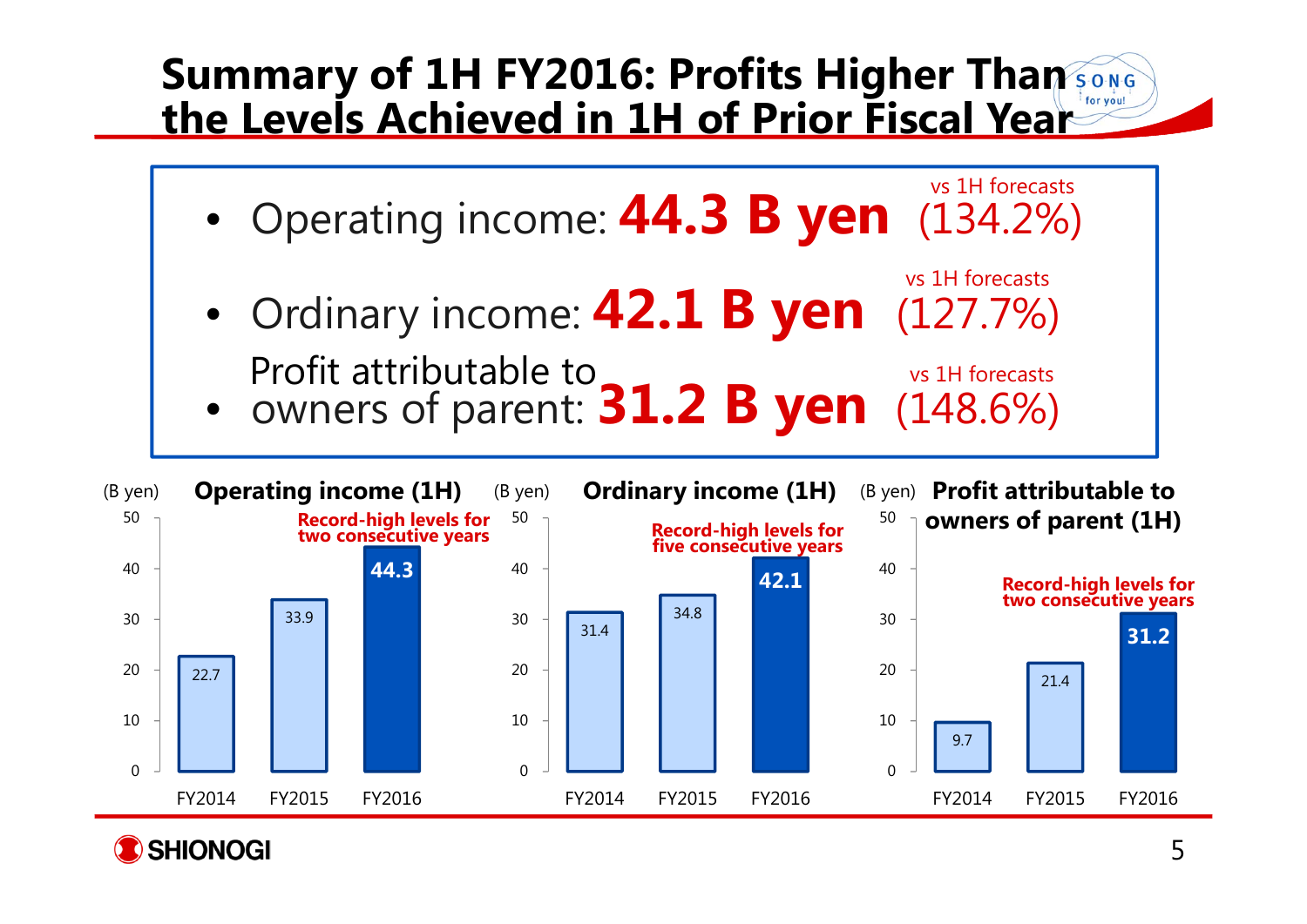# **Financial Results (Consolidated)**



(Unit B yen)

|                                                   |                  | <b>FY2016</b>                                    |        |                                 | YonY          |  |
|---------------------------------------------------|------------------|--------------------------------------------------|--------|---------------------------------|---------------|--|
|                                                   | 1H<br>Forecasts* | 1H<br><b>Progress vs</b><br>forecasts<br>results |        | <b>FY2015</b><br><b>results</b> | change<br>(%) |  |
| <b>Sales</b>                                      | 145.0            | 155.1                                            | 107.0% | 138.3                           | 12.2%         |  |
| <b>Operating income</b>                           | 33.0             | 44.3                                             | 134.2% | 33.9                            | 30.5%         |  |
| <b>Ordinary income</b>                            | 33.0             | 42.1                                             | 127.7% | 34.8                            | 21.1%         |  |
| <b>Profit attributable</b><br>to owners of parent | 21.0             | 31.2                                             | 148.6% | 21.4                            | 45.9%         |  |

| <b>Exchange rate (average)</b>      | <b>FY2016</b><br>forecasts | <b>FY2016 1H</b><br>results |
|-------------------------------------|----------------------------|-----------------------------|
| $USD ($) - JPY (¥)$                 | <b>110</b>                 | 105.26                      |
| GBP $(E)$ – JPY $(\yen)$            | 155                        | 144.81                      |
| EUR $(\epsilon)$ – JPY $(\epsilon)$ | 130                        | 118.13                      |



\* The consolidated earnings forecasts announced on May 11, 2016 were written here, and the revisions to the forecasts were announced on Oct. 24, 2016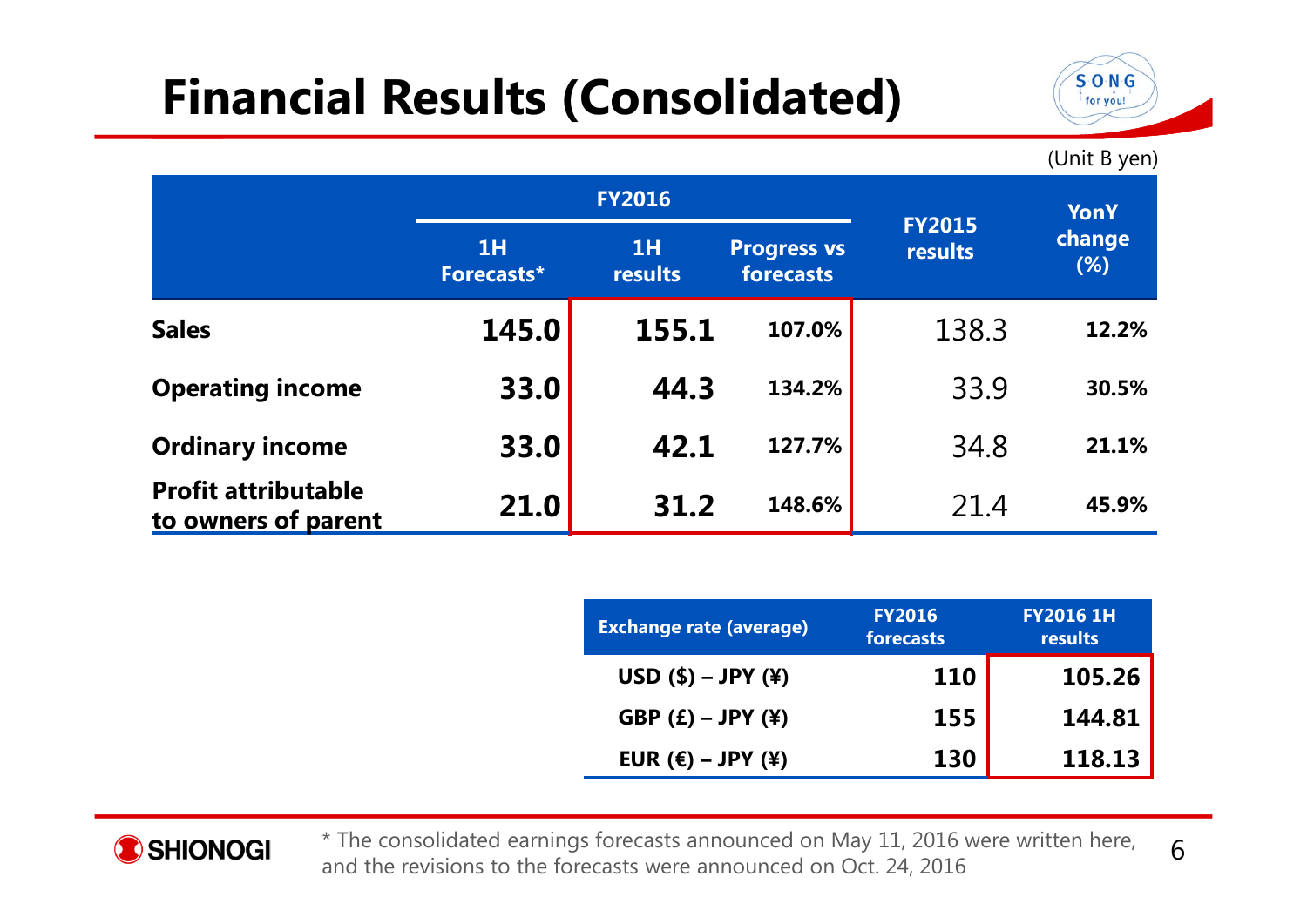### **Net Sales Increased by 12.2% to 16.8 B Yen**





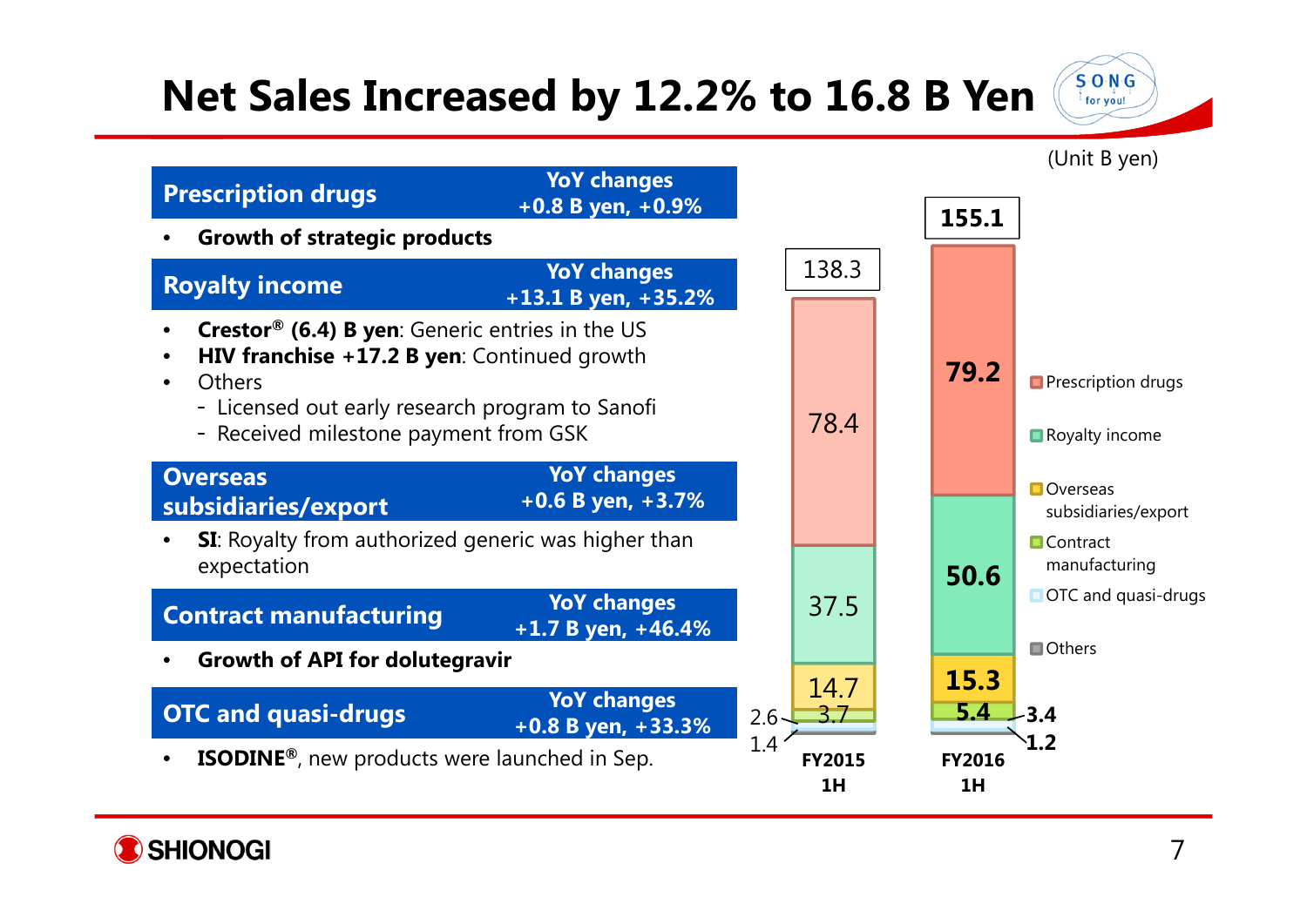#### **Strong Growth in HIV Franchise Covers the Royalty Income Decrease in Crestor ®**



- • Royalty income from ViiV increased due to HIV franchise sales expansion, and covered the royalty income decrease in Crestor $^\circledR$
- • Development of two-drug single tablet regimens with DTG, and cabotegravir LAP for treatment and prevention



## **Developed into strong revenue base contributing for a mid- to long-term growth**

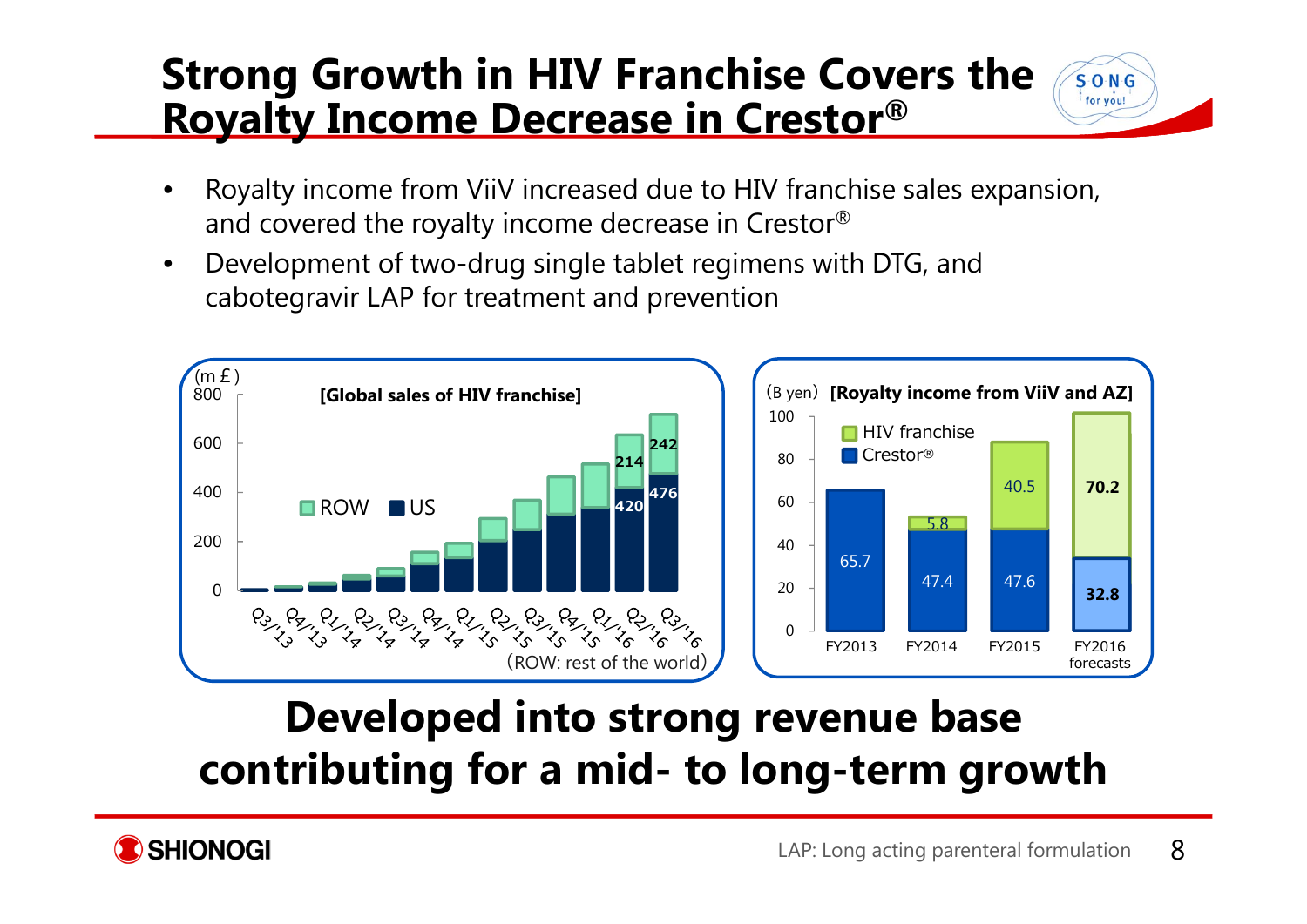#### **Prescription Drugs Increased by 0.9% to 0.8 B Yen**





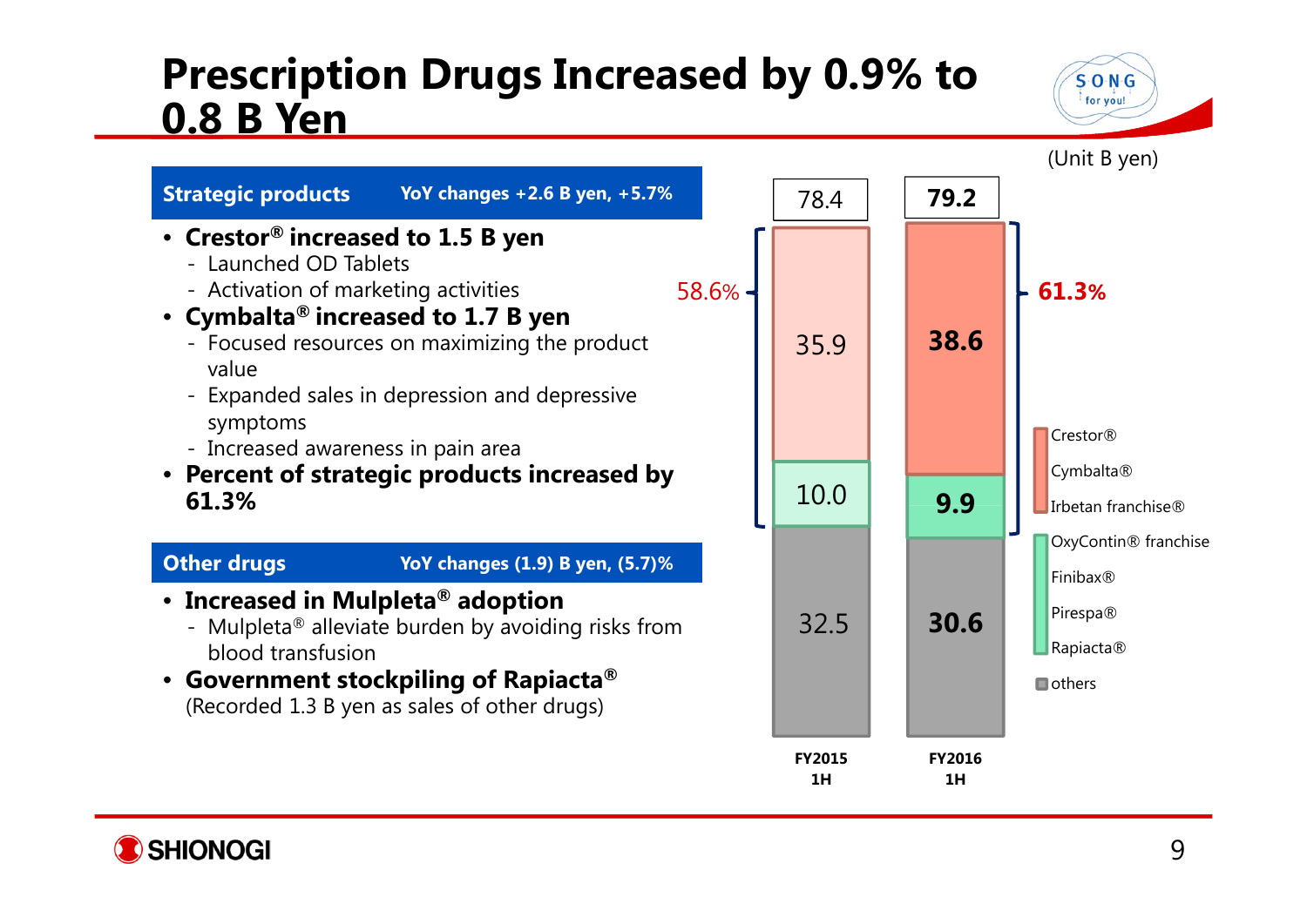#### **Operating Income increased by 30.5% to 10.4 B Yen, Higher Than the Levels Achieved in 1H of Prior Fiscal Year**

(Unit B yen)



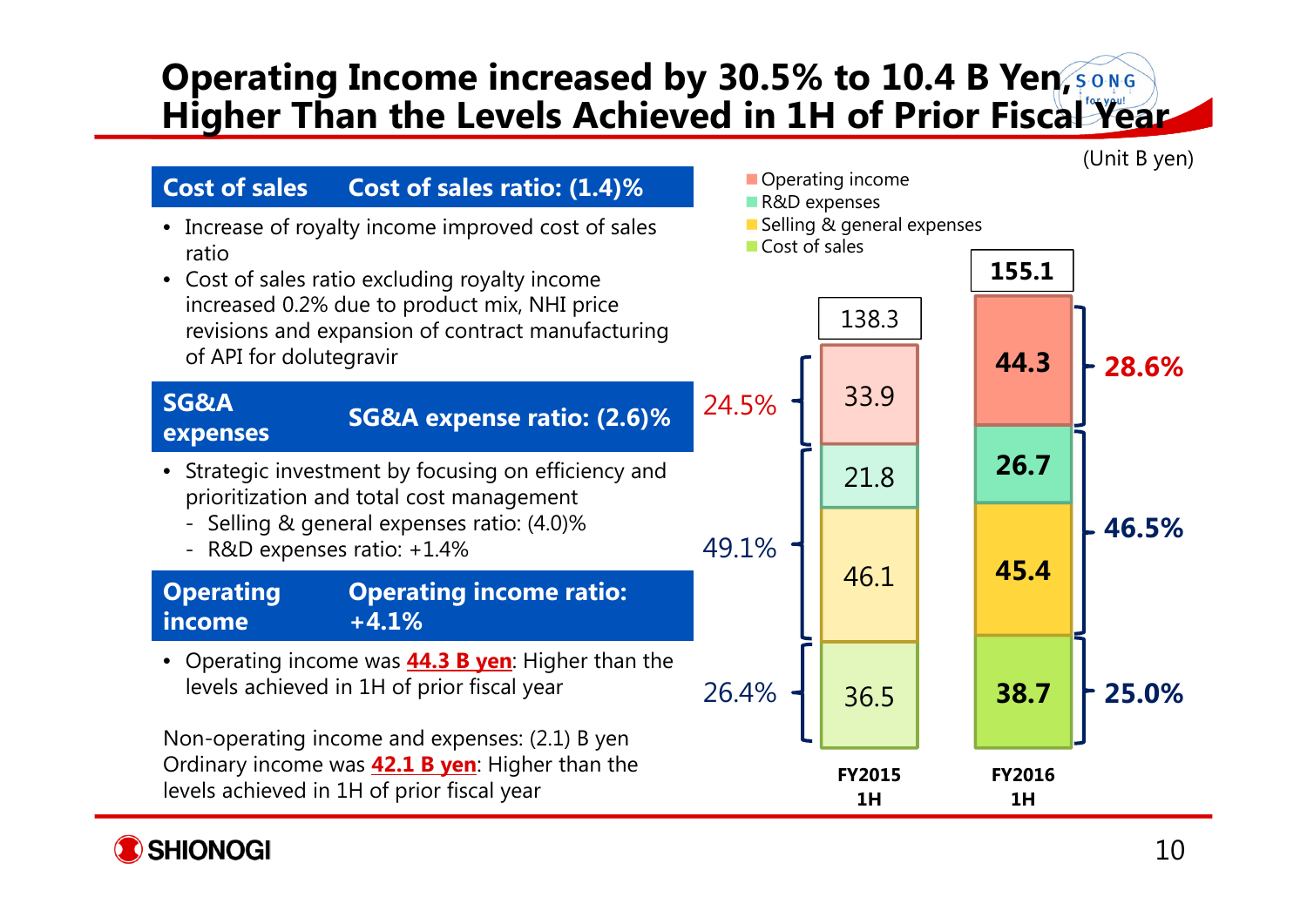# **Target Milestones for FY2016**



| <b>Areas</b>      | <b>Product</b>                                                                      | As of Apr. 1, 2016           |                    | <b>Target for FY2016</b>                                                     |  |  |
|-------------------|-------------------------------------------------------------------------------------|------------------------------|--------------------|------------------------------------------------------------------------------|--|--|
| <b>Infectious</b> | Cefiderocol (S-649266)<br>Multidrug-resistant Gram-negative<br>bacterial infections | <b>Global: Phase II, III</b> |                    | <b>US: NDA submission</b><br>$\rightarrow$ US: NDA submission in preparation |  |  |
| disease           | S-033188                                                                            | <b>Japan: Phase II!</b>      | <b>US: Phase I</b> | Japan: Phase II completed   US: Phase I completed                            |  |  |
|                   | Influenza virus infection                                                           |                              |                    | Global: Phase III initiated, Japan: Phase III (pediatric) initiated          |  |  |

|                 | <b>Guanfacine hydrochloride</b><br>ADHD (pediatric)                 | <b>Japan: NDA submission</b>    | Japan: Approval                                |                           |
|-----------------|---------------------------------------------------------------------|---------------------------------|------------------------------------------------|---------------------------|
|                 | Cymbalta <sup>®</sup><br>Pain associated with osteoarthritis        | <b>Japan: NDA submission</b>    | Japan: Approval                                |                           |
| <b>Pain/CNS</b> | <b>Naldemedine</b><br>Opioid-induced constipation                   | <b>Japan/US: NDA submission</b> | Japan/US: Approval                             | <b>EU: NDA submission</b> |
|                 | <b>Oxycodone</b><br>Treatment of moderate to severe<br>chronic pain | Japan: Phase III                | Japan: NDA submission<br>Japan: NDA submission |                           |
|                 | Oxycodone<br>Tamper resistant formulation                           | <b>Japan: Phase I completed</b> |                                                |                           |
|                 | Lisdexamfetamine<br>ADHD (pediatric)                                | Japan: Phase III                | <b>Japan: Phase III completed</b>              |                           |

| <b>Metabolic</b><br>disorder | S-237648<br>Obesity                                                        | Japan: Phase II          | Japan: Phase II<br><b>US: Phase I initiated</b><br>completed |
|------------------------------|----------------------------------------------------------------------------|--------------------------|--------------------------------------------------------------|
|                              |                                                                            |                          |                                                              |
|                              | Lusutrombopag<br>Thrombocytopenia associated with<br>chronic liver disease | <b>Global: Phase III</b> | Global: NDA submission $\rightarrow$ Global: Phase III       |
| <b>Frontier</b>              | S-222611<br>Malignant tumor                                                | <b>EU: Phase I/II</b>    | <b>EU: Phase I/II completed</b>                              |



Red frame: Change since Aug. 2016 ADHD: Attention deficit hyperactivity disorder

11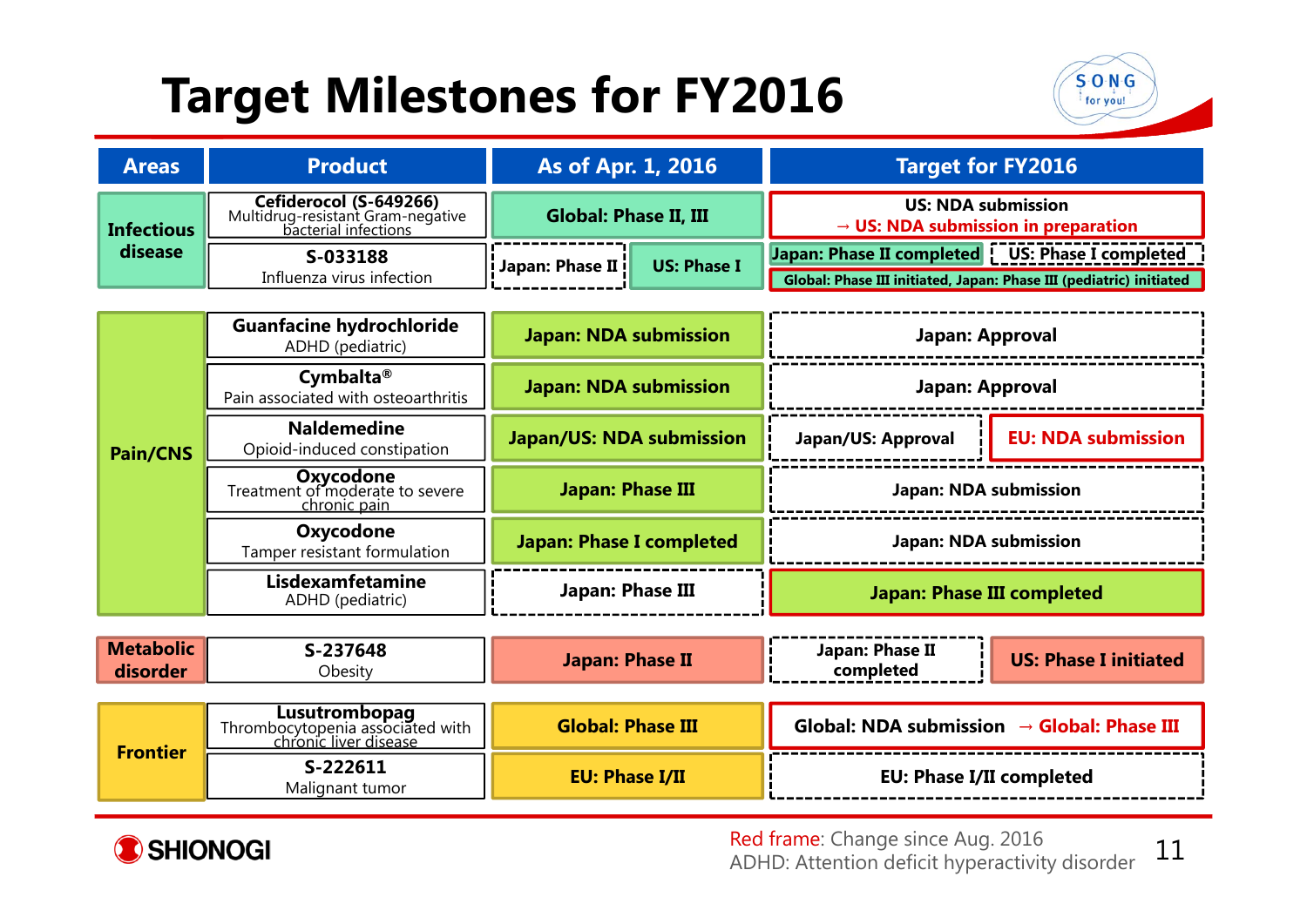# **New Products to Lead Future Growth**



• Target milestone for launch of new product

| <b>FY2016</b>                                                                                                                                                                                      | <b>FY2017</b>                                                                                                                         | <b>FY2018</b>                                                                                                                   |
|----------------------------------------------------------------------------------------------------------------------------------------------------------------------------------------------------|---------------------------------------------------------------------------------------------------------------------------------------|---------------------------------------------------------------------------------------------------------------------------------|
| <b>Japanese business</b>                                                                                                                                                                           |                                                                                                                                       |                                                                                                                                 |
| <b>Crestor® OD tablet</b><br>Cymbalta <sup>®</sup><br>Pain associated with chronic low<br>back pain<br>Pain associated with osteoarthritis<br><b>ISODINE<sup>®</sup></b> brand ethical<br>products | <b>Naldemedine</b><br><b>Guanfacine hydrochloride</b><br>Oxycodone<br>Tamper resistant formulation<br>Moderate to severe chronic pain | S-033188<br><b>Lisdexamfetamine</b><br>Actair ${}^{\circledR}$<br>Pediatric patients with perennial<br>allergic rhinitis        |
| <b>US business</b>                                                                                                                                                                                 |                                                                                                                                       |                                                                                                                                 |
|                                                                                                                                                                                                    | <b>Naldemedine</b>                                                                                                                    | Cefiderocol (S-649266)<br>Osphena <sup>®</sup><br>Vaginal dryness associated with<br>postmenopausal VVA<br><b>Lusutrombopag</b> |
| <b>Global out-licensed products</b>                                                                                                                                                                |                                                                                                                                       |                                                                                                                                 |
|                                                                                                                                                                                                    |                                                                                                                                       | Dolutegravir + rilpivirine                                                                                                      |



12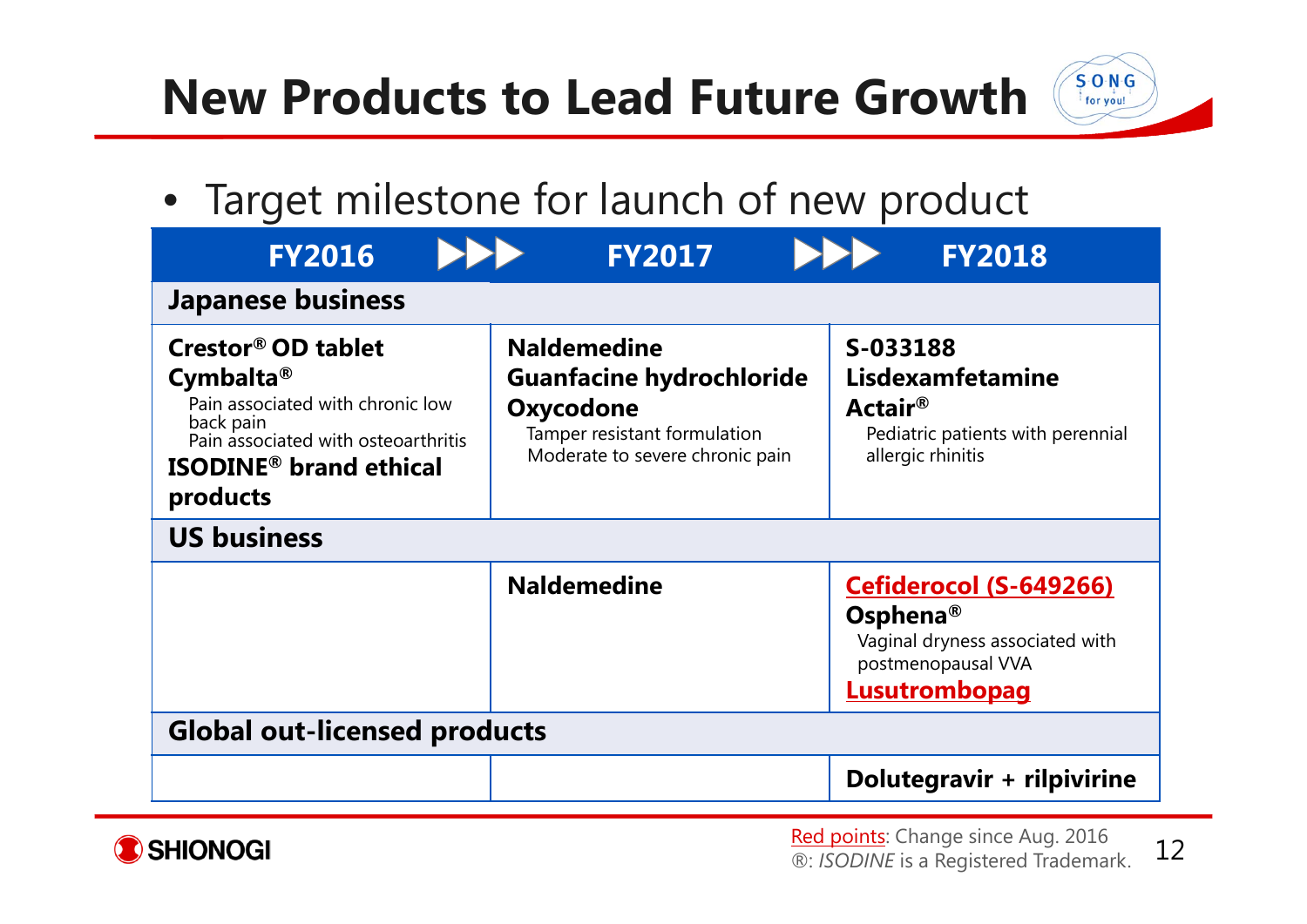# **New Products to Lead Future Growth**

#### **Prepare for the launch of new products**

**Establish marketing platforms to maximize the value of new products**

- $\bullet$  **Cymbalta ®**
	- Expanded indications: Pain associated with osteoarthritis
- • **Naldemedine**
	- Prepare for launch and explore partner in the US
- $\bullet$  **Guanfacine hydrochloride**
	- Initiate a project to establish presence in ADHD franchise (guanfacine hydrochloride and lisdexamfetamine)

### **Accelerating new drug development**

#### •**S-033188**

- Initiate Global Phase III trials in 2016-2017 flu season
- Designated for "priority review system" by MHLW
- NDA submission in Japan in FY2017, as early as possible
- $\bullet$  **Cefiderocol (S-649266)**
	- Pivotal cUTI and CR studies are ongoing



 $S$  O N G for you!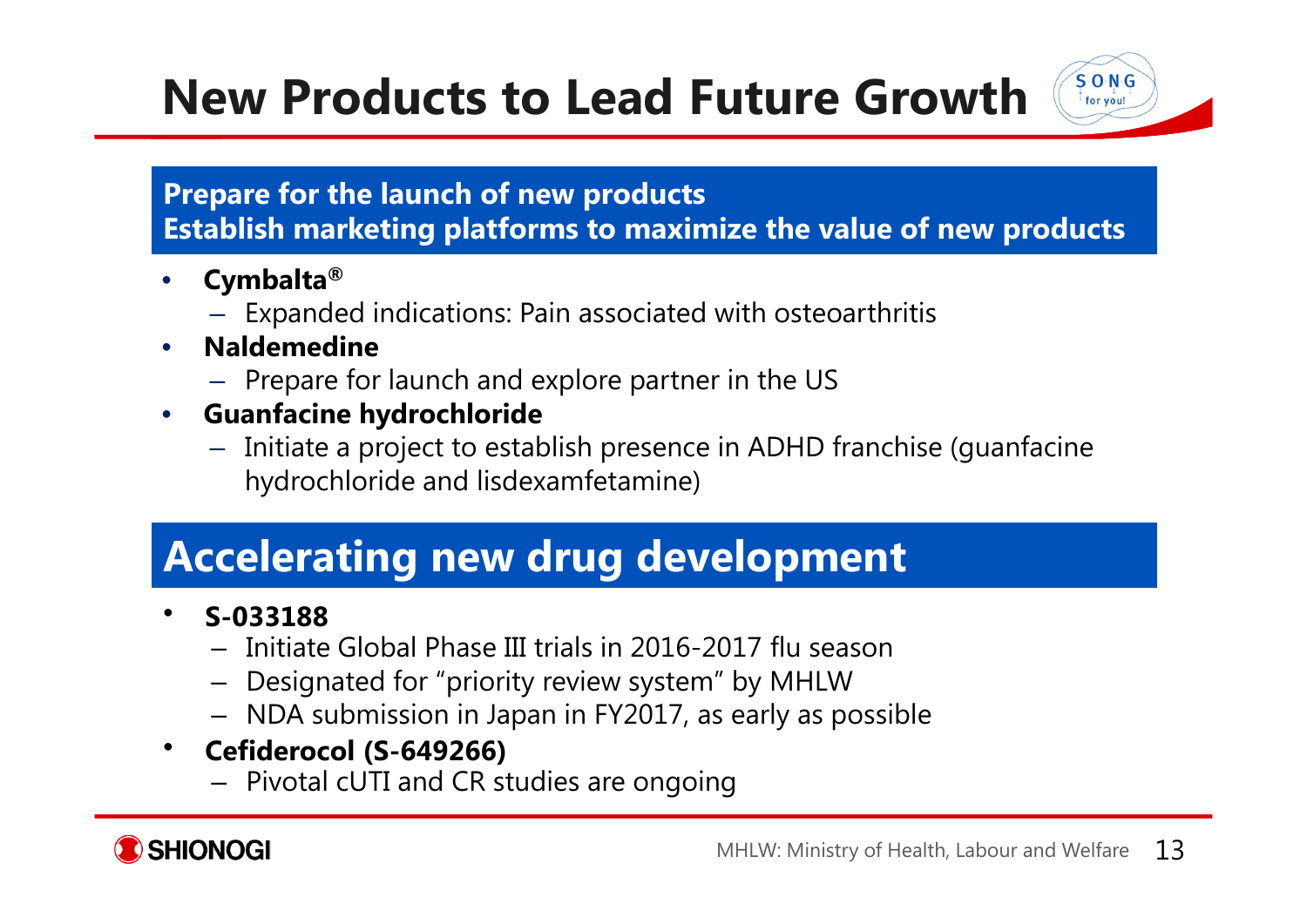# **Maximize the Value of S-033188**



### **Collaboration with Roche worldwide**

- •• Roche brings experience and expertise from Tamiflu® (development, supply, commercialization)
- $\bullet$  Shionogi brings its capability and experience in development in our prioritized therapeutic areas



### **Progressing global phase III studies led by Shionogi**

- • Scientific advice with MHRA, BfArM and end of Phase II meeting with FDA have been completed
- • Shionogi will pay development costs and will be eligible to receive milestone payments from Roche depending on the outcome of the studies

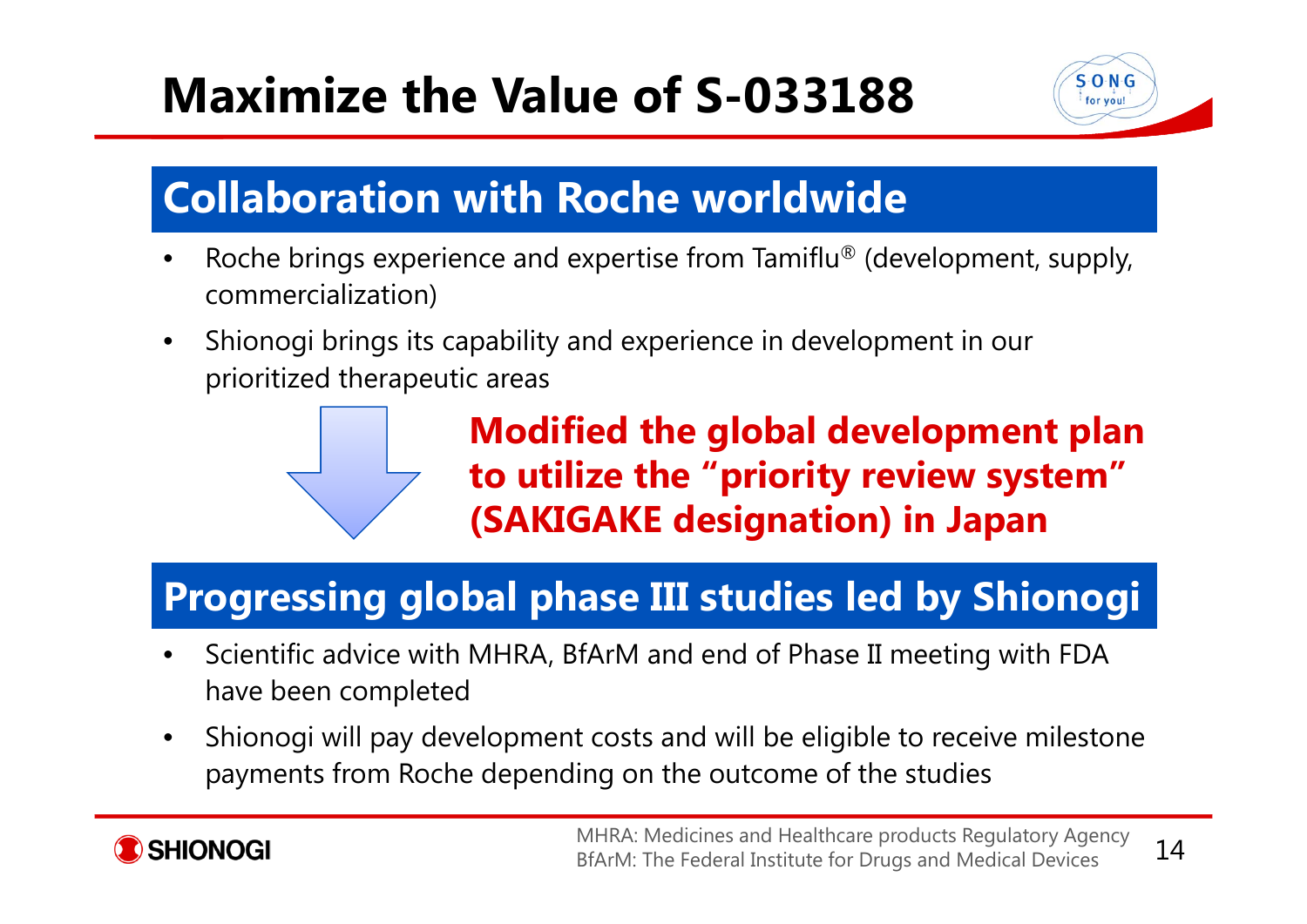# **S-033188: Phase II Results**





(van Elteren test, two-sided, covariates: smoking habit, composite symptom scores at baseline)

#### **Conduct Global Phase III trials in 2016-2017 flu seasonNDA submission in Japan in FY2017, as early as possible**

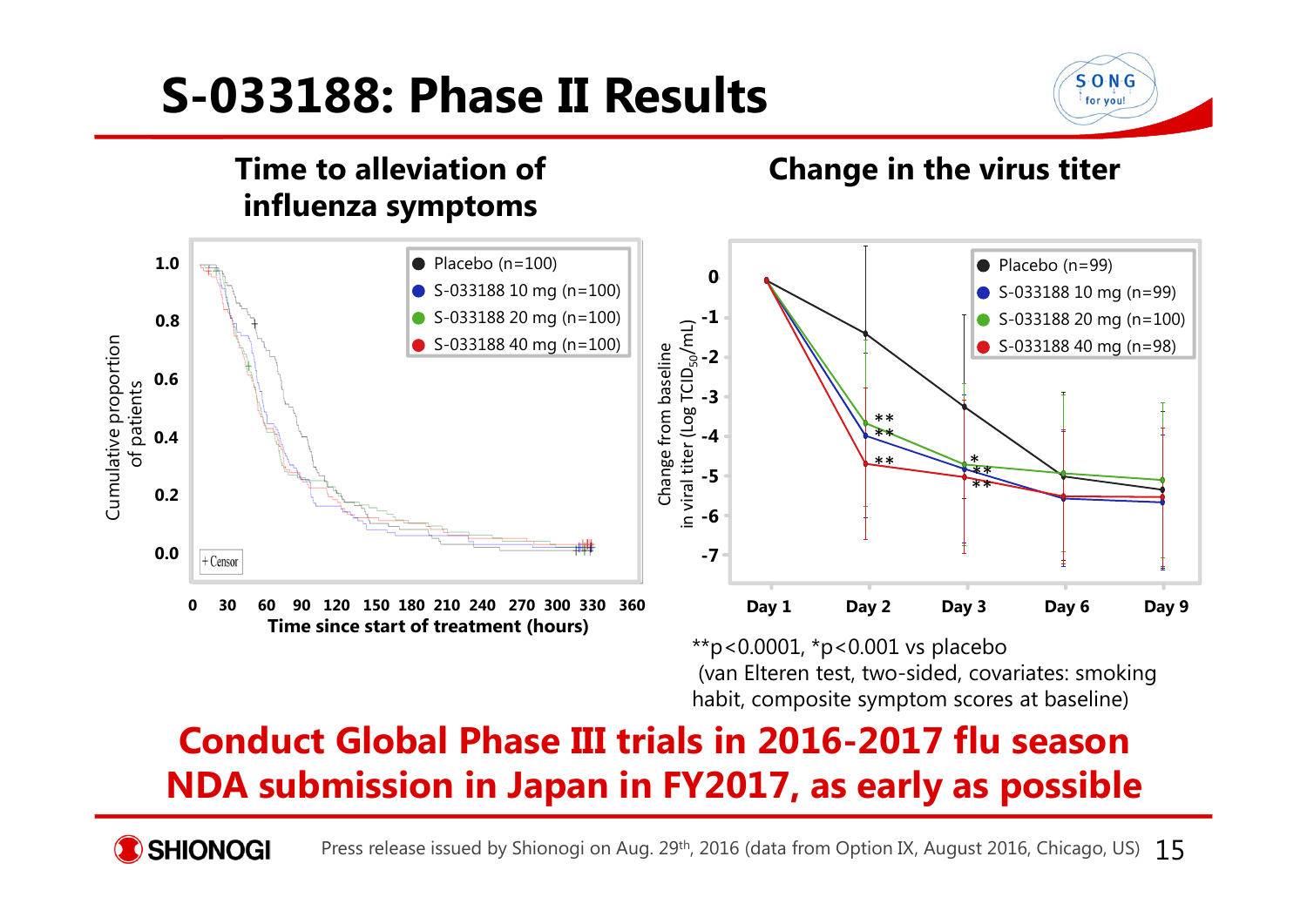# **Protocol of S-033188 Phase III Trials**



|                         | <b>Otherwise healthy study</b>                                                                                                                                     | <b>High risk study</b>                                                                                                                                                                                                                              |  |  |
|-------------------------|--------------------------------------------------------------------------------------------------------------------------------------------------------------------|-----------------------------------------------------------------------------------------------------------------------------------------------------------------------------------------------------------------------------------------------------|--|--|
| <b>Study Patient</b>    | Uncomplicated otherwise healthy<br>influenza patients aged 12-64years<br>$0 - 48$ hr from onset                                                                    | Uncomplicated high risk influenza patients aged >12years<br>$0 - 48$ hr from onset                                                                                                                                                                  |  |  |
| Season                  | 2016/2017 flu season                                                                                                                                               | From 2016/2017 to 2017/2018 flu season                                                                                                                                                                                                              |  |  |
| Countries               | Japan, US and Asia                                                                                                                                                 | All region including Japan, US and EU                                                                                                                                                                                                               |  |  |
| Enrollment              | About 1,500                                                                                                                                                        | About 2,200                                                                                                                                                                                                                                         |  |  |
| Compound                | 1 S-033188 : Receive two or four 20-mg S-033188 tablets single dosing on Day 1<br>2 Placebo<br>3 Oseltamivir: Receive 75-mg oseltamivir twice a day on Days 1 to 5 |                                                                                                                                                                                                                                                     |  |  |
| <b>Primary Outcomes</b> | Time to improvement of 7 major flu symptoms: <b>compared to placebo</b><br>$\bullet$                                                                               |                                                                                                                                                                                                                                                     |  |  |
| Secondary<br>Outcomes   | $\bullet$<br>Virological parameters : compared to placebo and oseltamivir                                                                                          | Time to improvement of 7 major flu symptoms: <b>compared to oseltamivir</b>                                                                                                                                                                         |  |  |
| <b>Note</b>             | Participants aged 12 to 19 years will<br>be divided into $\Phi$ or $\Phi$ groups                                                                                   | Considered to be high risk of flu complications as below<br>Adults aged >65 years<br>$\bullet$<br>Residents of long-term care facilities(eg, nursing homes)<br>$\bullet$<br>Having designated underlying diseases<br>Morbid obesity (BMI≥ 40), etc. |  |  |

#### **Focusing resources on the fastest development plan in order to deliver the novel flu drug to patients**

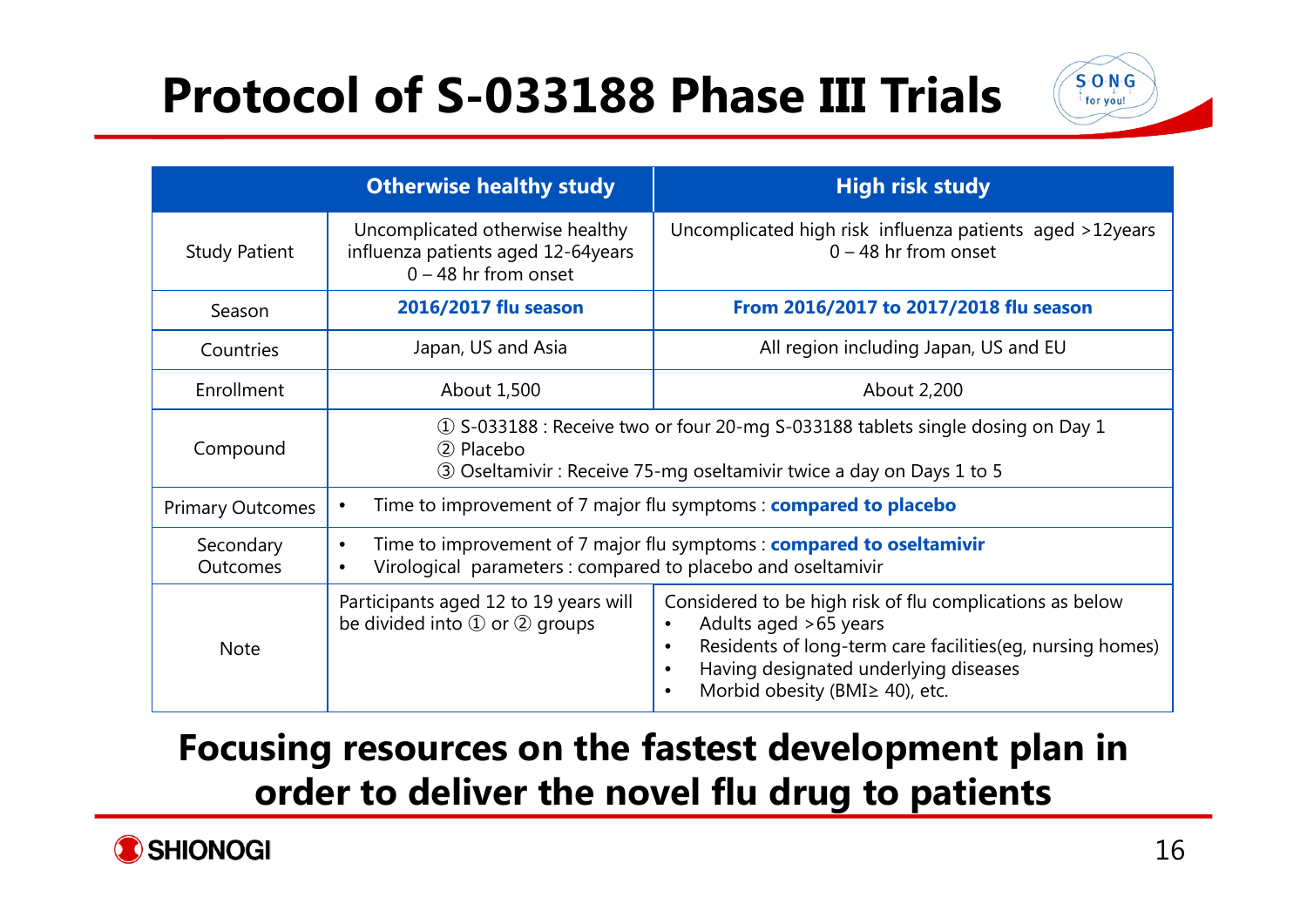#### **Shionogi's Strength in Forming Alliances Maximizes Portfolio Value**



### **HIV franchise, Crestor ®, Cymbalta ®, Anti-bacteria**

• Modified contracts with alliance partners to produce win-win outcomes

## **Naldemedine**

• Explore partnering options to maximize the value of naldemedine

## **BACE inhibitor**

•Research collaboration with Janssen

## **Early stage frontier research program**

- • Licensed out to Sanofi
	- $\rightarrow$  Focusing resources on our core research therapeutic areas

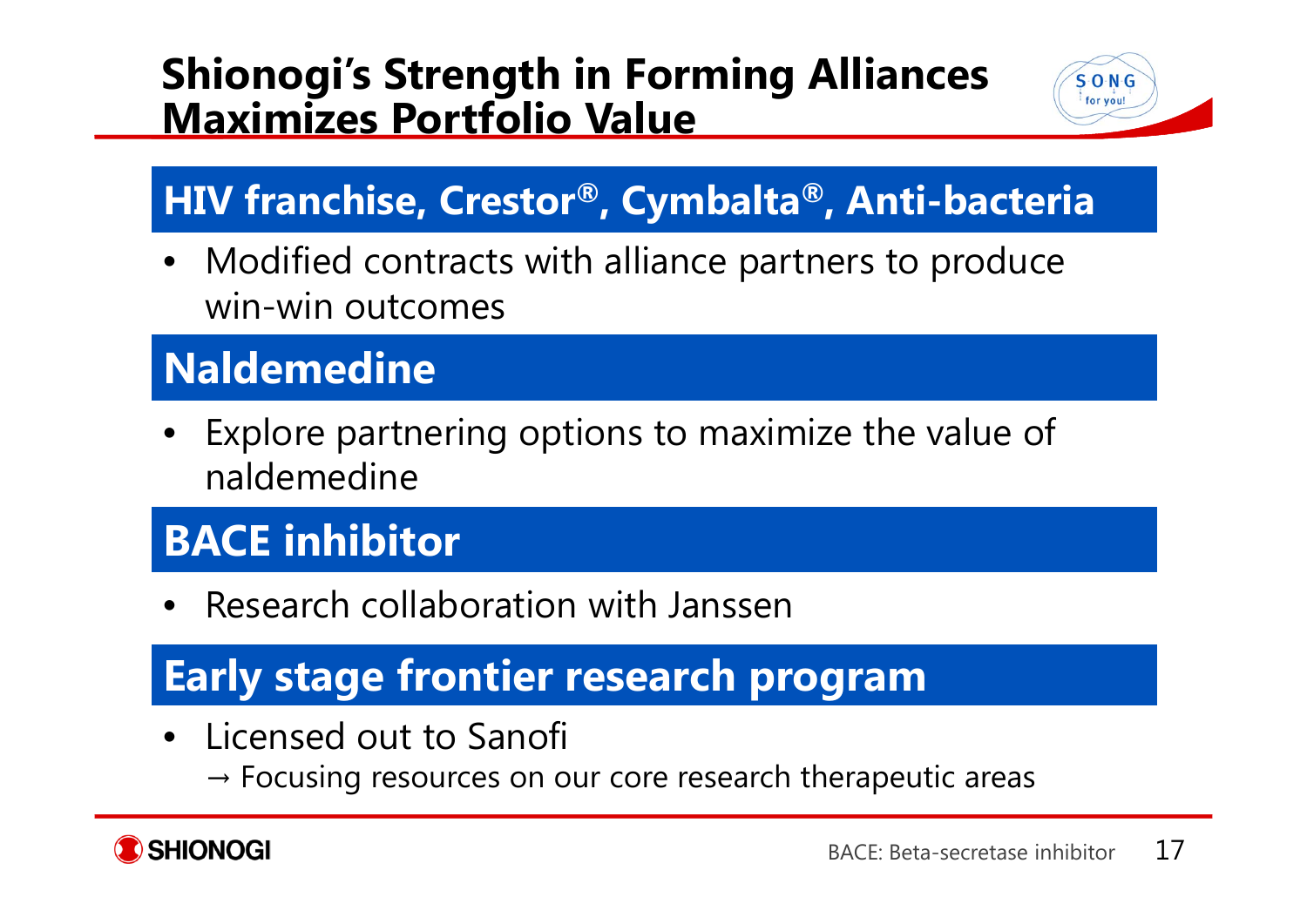#### **Basic Strategy in FY2016 and 1H Achievements**



#### •**Basic Strategy in FY2016**

**Continue growth based on increasing royalty income and improved cost management**

**and**

### **Strengthen and enhance Japanese/overseas business**

## • **1H Achievements**

| <b>Strengthen and enhance Japanese business</b>                                                             | <b>Strengthen and enhance overseas business</b>                                                                      |
|-------------------------------------------------------------------------------------------------------------|----------------------------------------------------------------------------------------------------------------------|
| • Cymbalta <sup>®</sup> led the sales expansion of<br>strategic products<br>• Transfer of long-listed drugs | • Naldemedine: Acceptance of NDA in the US<br>- PDUFA date: Mar. 23, 2017<br>• Osphena®: Focusing resources on high- |
| • Progress in S-033188 development                                                                          | potential areas                                                                                                      |
| <b>Royalty</b>                                                                                              | <b>Cost management</b>                                                                                               |
| • Crestor <sup>®</sup> royalty contributes until 2020<br>• Sales of HIV franchise expands very<br>smoothly  | • Total cost management<br>• Profits higher than the levels achieved in 1H<br>of prior fiscal year                   |

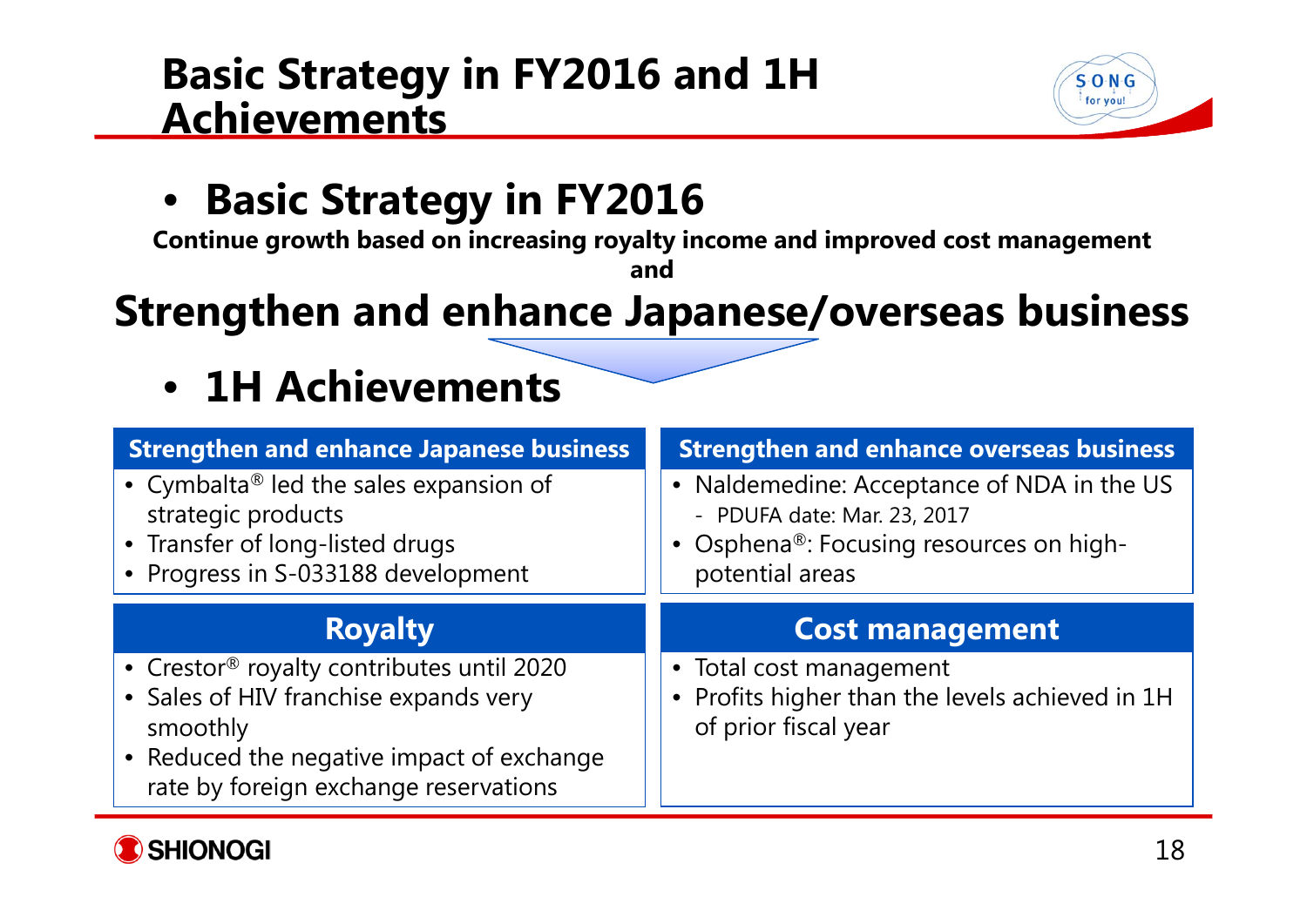# **Agenda**



- **1st Half FY2016 Financial Results**
- **FY2016 Financial Forecasts**
- **Dividend Forecasts**

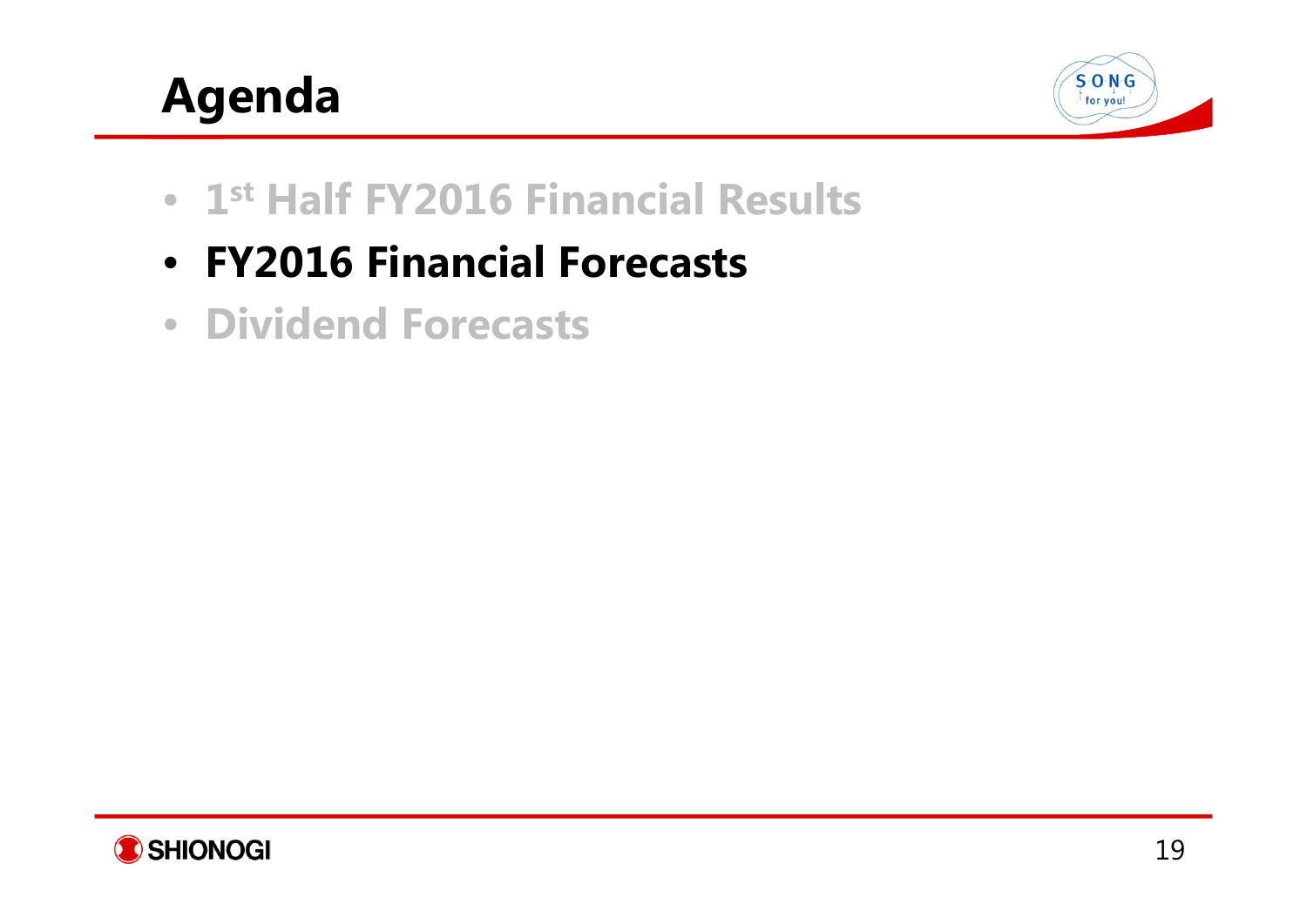## **Response to Rapid Environmental Changes**



#### **Revenue base**

•**Royalty income (Crestor® and HIV franchise)**



**More compact Evolve the "clear priorities and focused resourcing"** 

- **R&D activities**
- **Business operations**

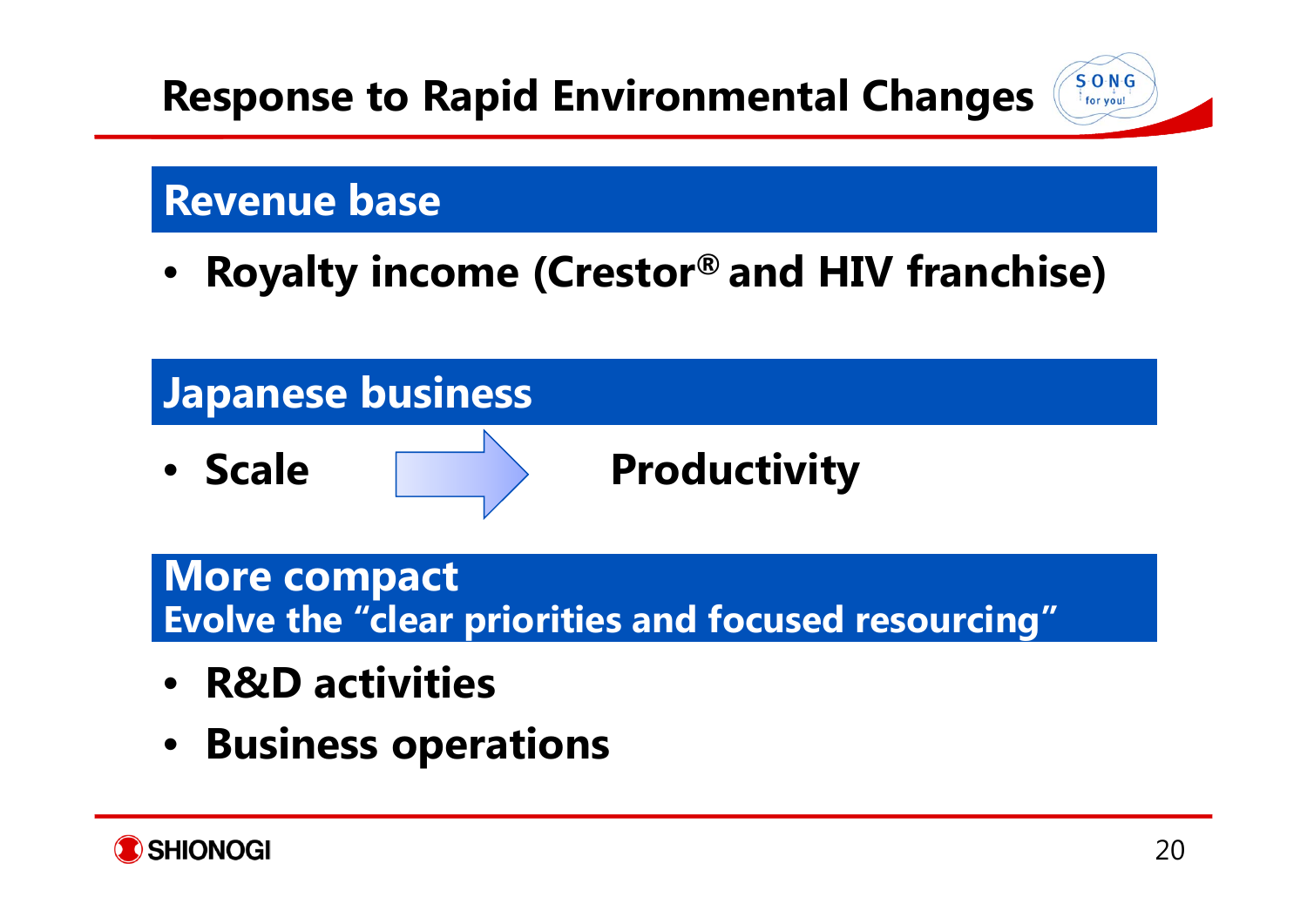## **Actions to Achieve FY2016 Business Plan**



#### **Strengthen and enhance Japanese business**

- $\bullet$  **Cymbalta ®**
	- Plan to expand indications: Pain associated with osteoarthritis

#### •**ADHD**

- Plan to receive NDA approval for guanfacine hydrochloride
- Establish platform for the launch

#### **Strengthen and enhance overseas business**

#### •**Naldemedine**

- Continue to explore partnering options
- Establish platform for the launch
- • **Osphena ®**
	- Expand market share
	- Continue Phase III clinical study for vaginal dryness

#### **Global development**

#### $\bullet$ **S-033188**

- Initiate global Phase III trials
- • **Cefiderocol**
	- Strong commitment to AMR issue

#### **Cost management**

- $\bullet$  Focus resources on high priority business activities
- $\bullet$  Implement the new cost management scheme which combines general expenses and R&D expenses into one unified expense budget

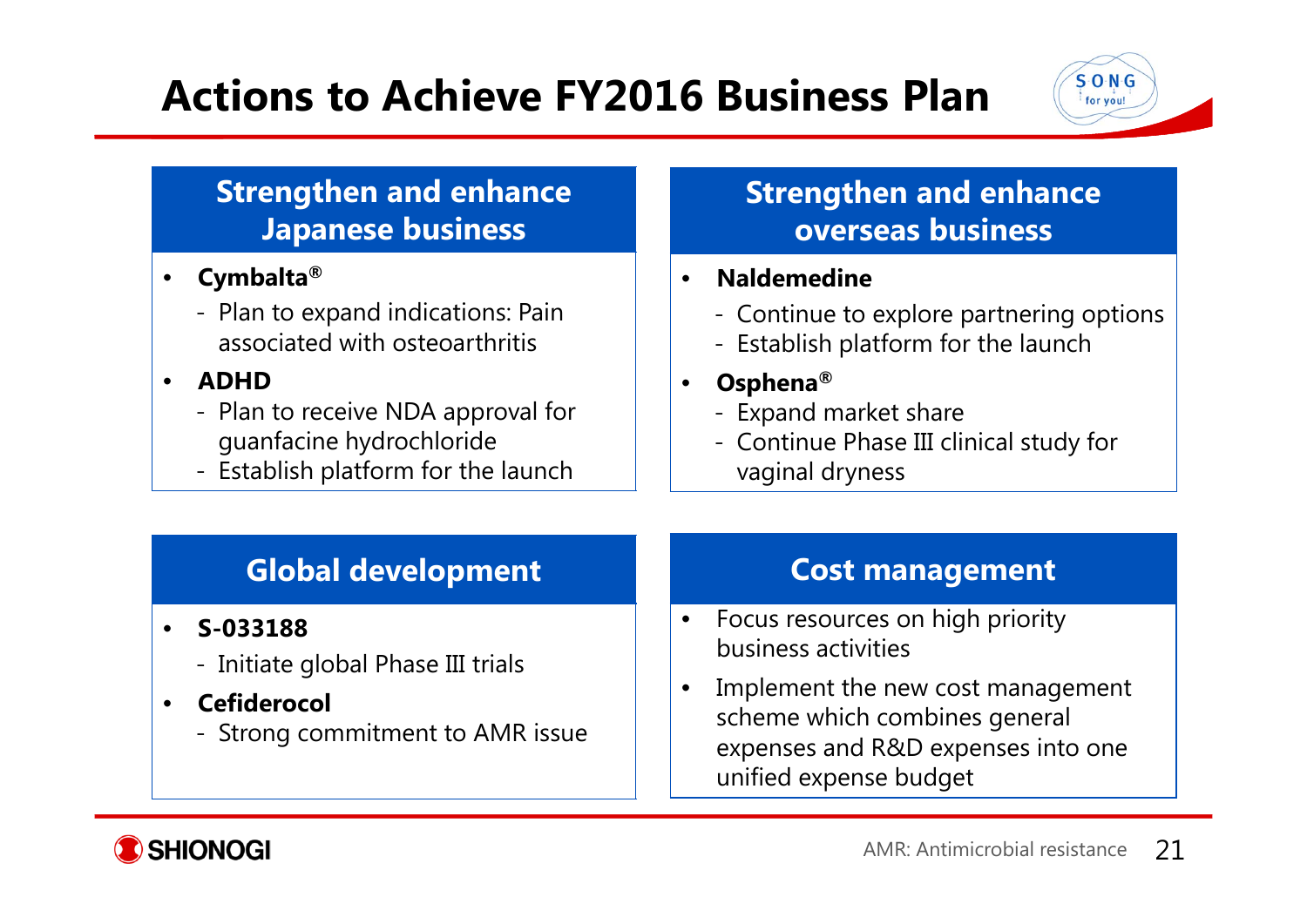#### **Key Points of Revision of FY2016 Financial Forecasts**



### **Increased from original forecasts**

- •**Royalty income from HIV franchise**
- • **Investments for growth drivers: S-033188 and cefiderocol**



- **Strengthen and enhance Japanese/overseas business**
- **Total cost management**

# **Exceed original FY2016 profit targets while expanding investment in growth drivers**

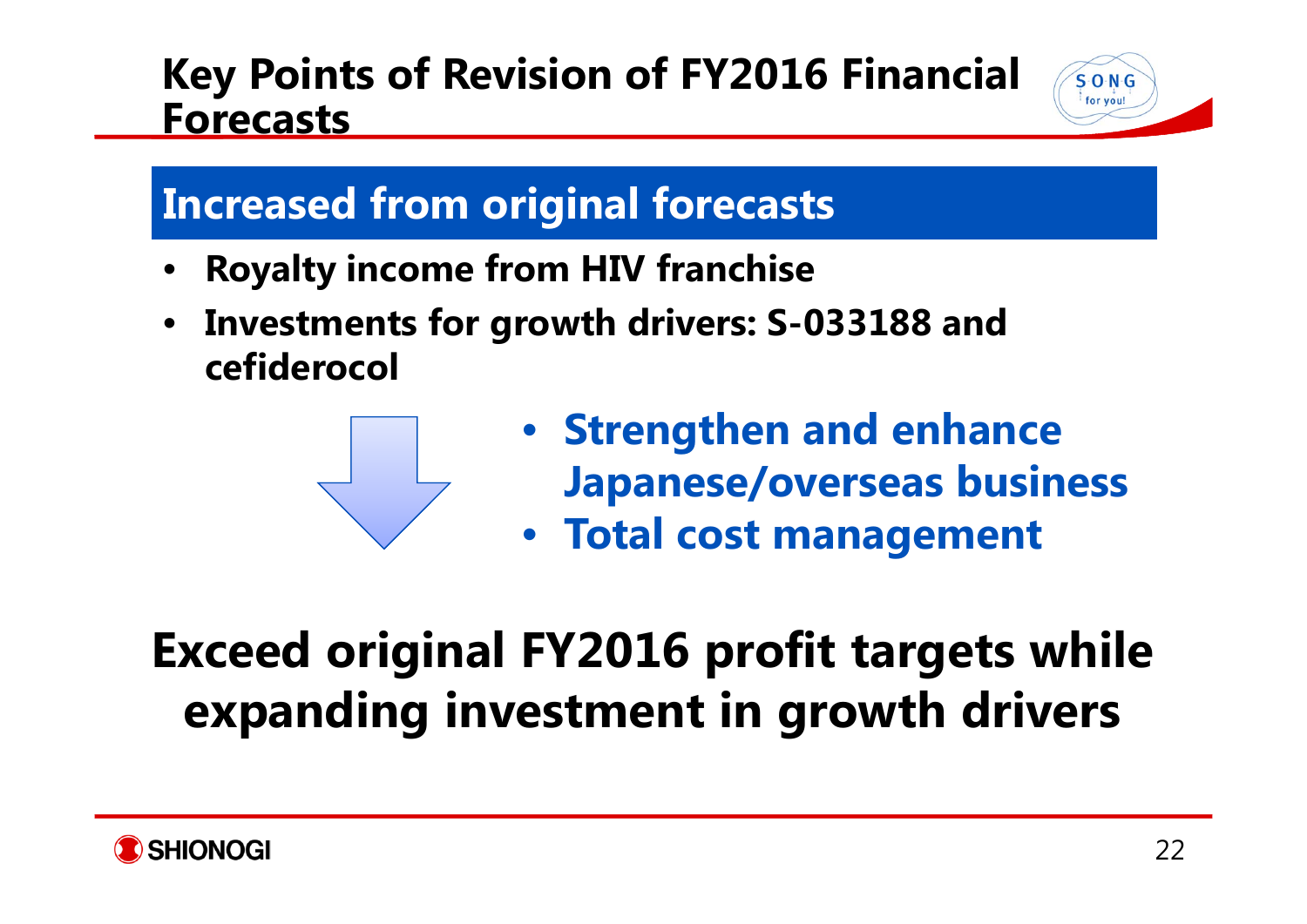#### **Revision of FY2016 Financial Forecasts (Consolidated)**



(Unit B yen)

|                                                   | <b>FY2016</b> |         |        | <b>FY2015</b> | <b>YonY</b>   |
|---------------------------------------------------|---------------|---------|--------|---------------|---------------|
|                                                   | original      | revised | change | results       | change<br>(%) |
| <b>Sales</b>                                      | 318.0         | 334.0   | 16.0   | 310.0         | 7.8%          |
| <b>Operating income</b>                           | 91.5          | 97.5    | 6.0    | 91.4          | 6.7%          |
| <b>Ordinary income</b>                            | 101.5         | 105.5   | 4.0    | 100.9         | 4.6%          |
| <b>Profit attributable</b><br>to owners of parent | 71.0          | 76.0    | 5.0    | 66.7          | 14.0%         |

| <b>Exchange rate</b><br>(average)   | <b>FY2016 forecasts</b><br>(original) | <b>FY2016 forecasts</b><br>(revised) | change |
|-------------------------------------|---------------------------------------|--------------------------------------|--------|
| $USD ($) - JPY (¥)$                 | <b>110</b>                            | 105                                  |        |
| GBP $(E)$ – JPY $(\yen)$            | 155                                   | 140                                  | 15     |
| EUR $(\epsilon)$ – JPY $(\epsilon)$ | 130                                   | <b>120</b>                           | 10     |

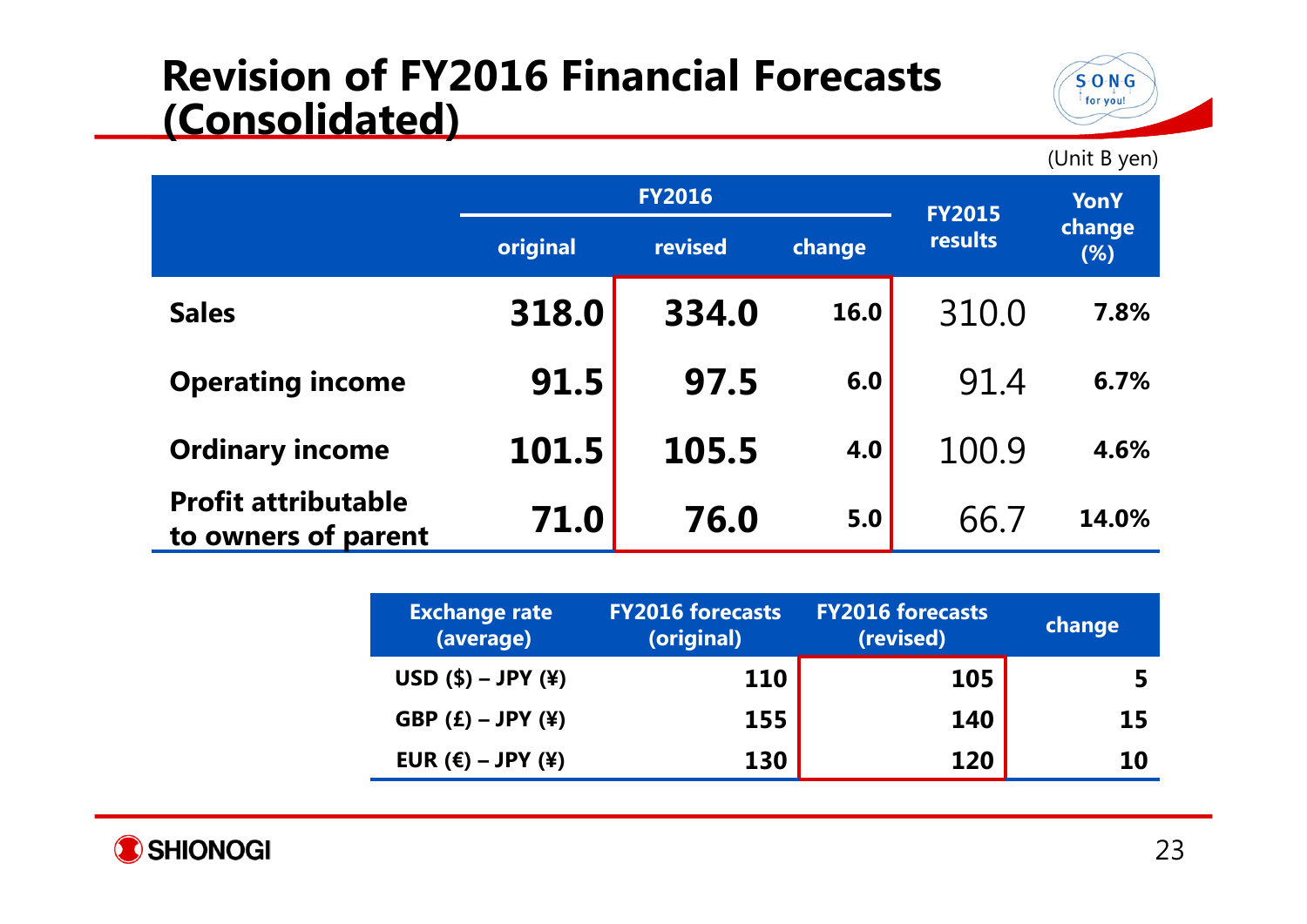### **Revision of Sales of Main Merchandise and Finished Goods (Consolidated)**



(Unit B yen)

|                                                               | <b>FY2016</b> |         |        | <b>FY2015</b> | <b>YonY</b> |
|---------------------------------------------------------------|---------------|---------|--------|---------------|-------------|
|                                                               | original      | revised | change | results       | change (%)  |
| <b>Prescription drugs</b>                                     | 158.2         | 160.2   | 2.0    | 162.1         | (1.2)       |
| Crestor®                                                      | 41.5          | 42.9    | 1.4    | 43.7          | (1.9)       |
| Cymbalta <sup>®</sup>                                         | 19.3          | 19.3    |        | 15.2          | 26.8        |
| <b>Irbetan<sup>®</sup></b> franchise                          | 15.1          | 15.8    | 0.7    | 15.7          | 0.5         |
| <b>Total of 3 key products</b>                                | 75.9          | 77.9    | 2.0    | 74.6          | 4.5         |
| <b>OxyContin<sup>®</sup></b> franchise                        | 10.5          | 9.9     | (0.6)  | 10.0          | (1.4)       |
| Finibax $^{\circledR}$                                        | 3.9           | 3.6     | (0.3)  | 3.8           | (4.1)       |
| Pirespa <sup>®</sup>                                          | 6.3           | 6.0     | (0.3)  | 6.0           | 0.1         |
| Rapiacta <sup>®</sup>                                         | 2.3           | 2.3     |        | 2.0           | 14.2        |
| <b>Total of 7 strategic products</b>                          | 99.0          | 99.8    | 0.8    | 96.5          | 3.5         |
| [percent of sales]                                            | [62.5%]       | [62.3%] |        | [59.5%]       |             |
| <b>Overseas subsidiaries/export</b>                           | 24.7          | 24.8    | 0.1    | 29.7          | (16.5)      |
| Shionogi Inc.                                                 | 12.4          | 13.6    | 1.2    | 16.6          | (18.1)      |
| Osphena <sup>®</sup>                                          | 5.3           | 4.8     | (0.5)  | 4.8           | (1.0)       |
| <b>Contract manufacturing</b>                                 | 10.9          | 12.4    | 1.5    | 8.4           | 46.6        |
| <b>OTC and quasi-drugs</b>                                    | 7.0           | 7.0     |        | 4.9           | 44.3        |
| <b>Royalty income</b>                                         | 114.9         | 112.3   | (2.6)  | 101.8         | 10.3        |
| Royalty income for the sales of<br>Crestor® and HIV franchise | 95.0          | 103.0   | 8.0    | 88.1          | 16.9        |
| Crestor®                                                      | 33.0          | 32.8    | (0.2)  | 47.6          | (31.2)      |
| <b>HIV franchise</b>                                          | 62.0          | 70.2    | 8.2    | 40.5          | 73.5        |
| <b>Others</b>                                                 | 2.4           | 17.2    | 14.8   | 3.0           | 474.9       |
| Total                                                         | 318.0         | 334.0   | 16.0   | 310.0         | 7.8         |

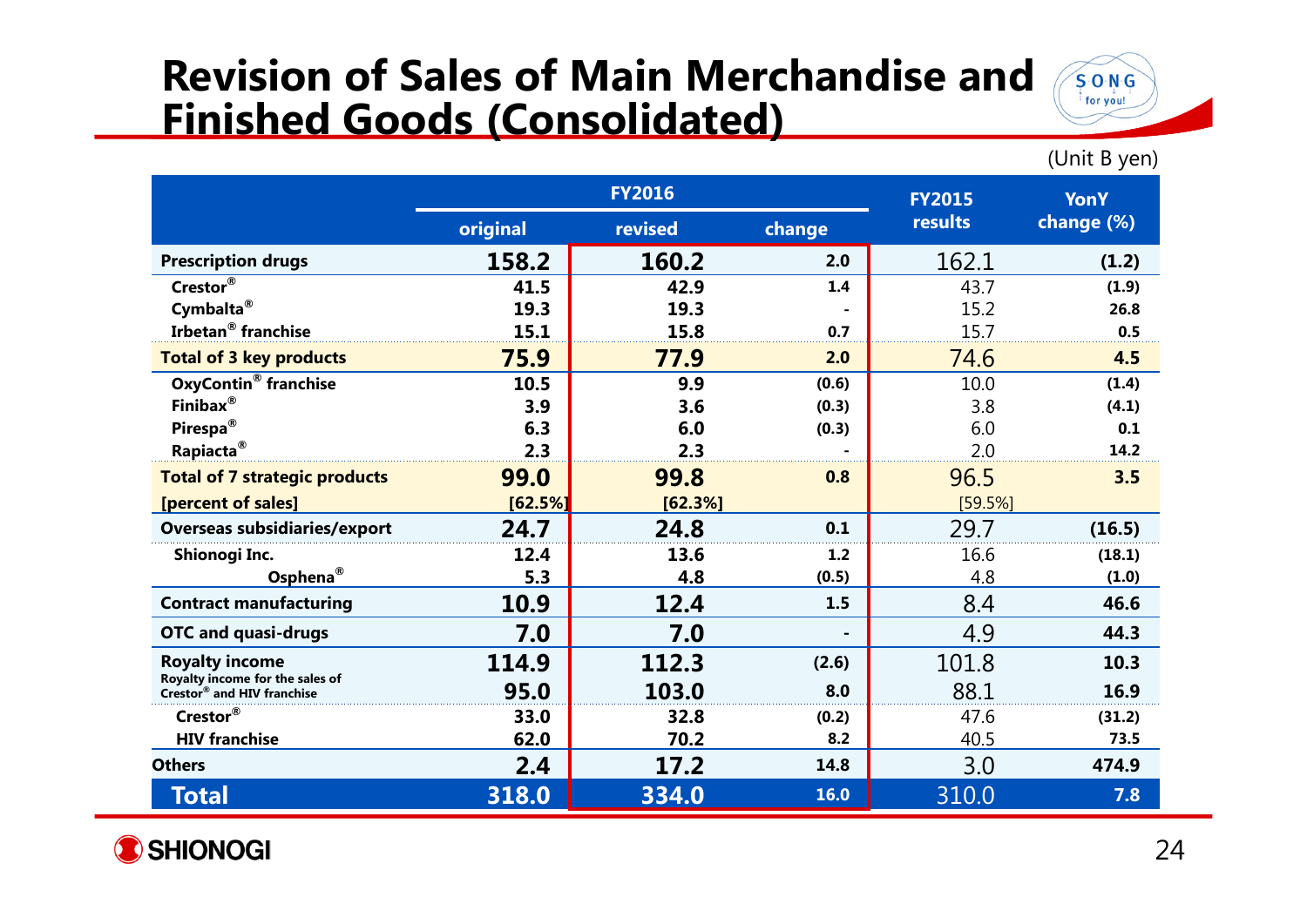#### **Revision of Statement of Income (Consolidated)**



 $(Hint R *van*)$ 

|                                       | <b>FY2016</b>       |             |                | <b>FY2015</b> | $\overline{v}$<br><b>YonY</b> |
|---------------------------------------|---------------------|-------------|----------------|---------------|-------------------------------|
|                                       | original<br>revised |             | change         | results       | change<br>(%)                 |
| <b>Sales</b>                          | 318.0               | 334.0       | 16.0           | 310.0         | 7.8                           |
| [Royalty* income]                     | 95.0                | 103.0       | 8.0            | 88.1          | 16.9                          |
|                                       | 24.5                | 23.4        |                | 24.1          |                               |
|                                       | [35.0]              | [33.8]      |                | [33.7]        |                               |
| <b>Cost of sales</b>                  | 78.0                | 78.0        | $\blacksquare$ | 74.8          | 4.3                           |
|                                       | 46.7                | 47.5        |                | 46.4          |                               |
| <b>SG&amp;A expenses</b>              | 148.5               | 158.5       | 10.0           | 143.8         | 10.2                          |
|                                       | 31.0                | 29.3        |                | 30.3          |                               |
| <b>Selling &amp; general expenses</b> | 98.5                | 98.0        | (0.5)          | 94.0          | 4.2                           |
|                                       | 15.7                | 18.1        |                | 16.1          |                               |
| <b>R&amp;D expenses</b>               | 50.0                | 60.5        | 10.5           | 49.8          | 21.5                          |
|                                       | 28.8                | 29.2        |                | 29.5          |                               |
| <b>Operating income</b>               | 91.5                | 97.5        | 6.0            | 91.4          | 6.7                           |
| [Excluding royalty* income]           | (3.5)               | (5.5)       | (2.0)          | 3.3           |                               |
| Non-operating income and expenses     | P10.0               | <b>P8.0</b> | (2.0)          | P9.5          | (15.5)                        |
|                                       | 31.9                | 31.6        |                | 32.5          |                               |
| <b>Ordinary income</b>                | 101.5               | 105.5       | 4.0            | 100.9         | 4.6                           |



Note: Small numbers in red are percent of sales, and numbers in red provided in parentheses are percent of sales excluding royalties \* Ro yalt y income from AstraZeneca (Crestor ®) and ViiV (HIV franchise)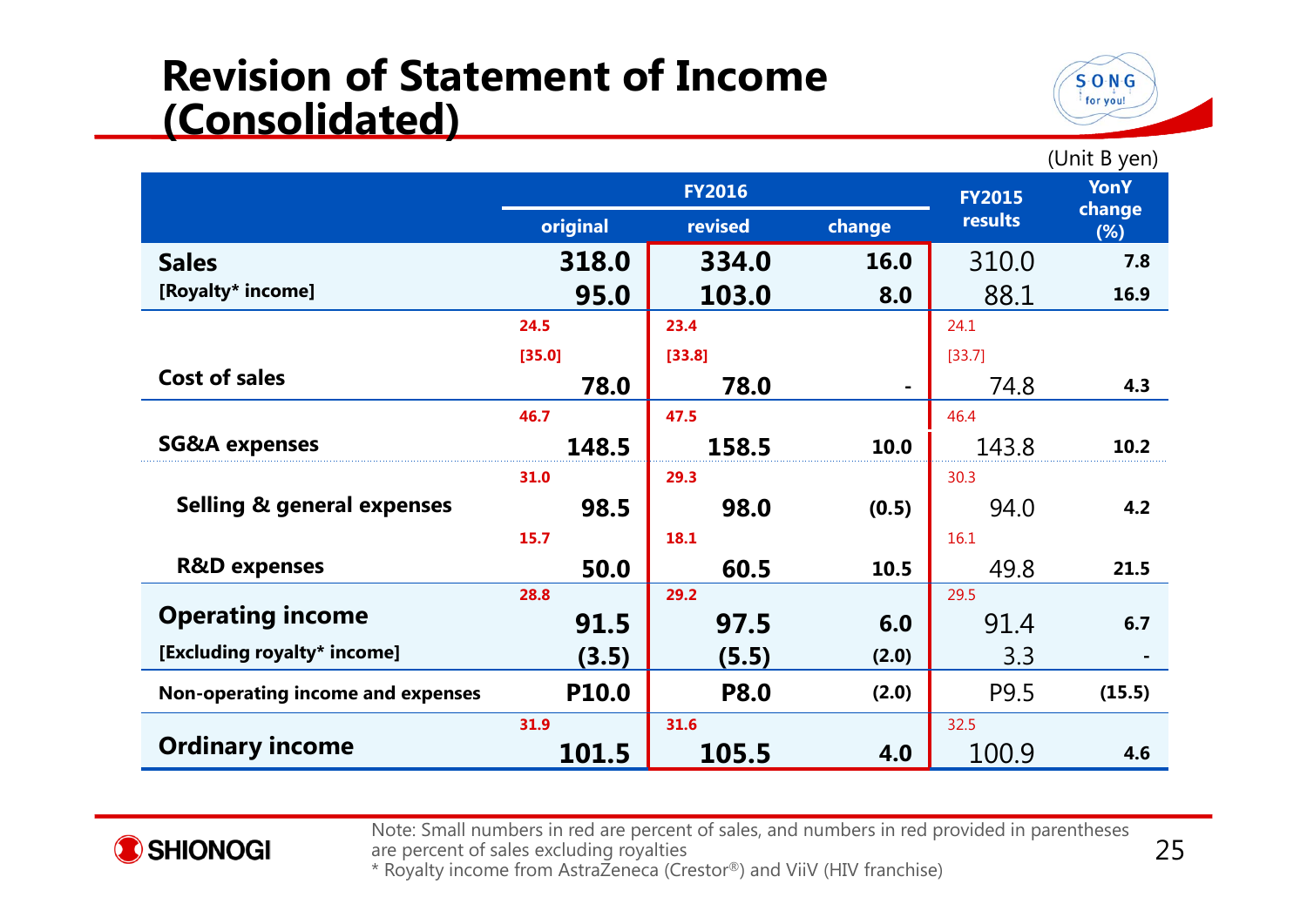# **Agenda**



- **1st Half FY2016 Financial Results**
- **FY2016 Financial Forecasts**
- **Dividend Forecasts**

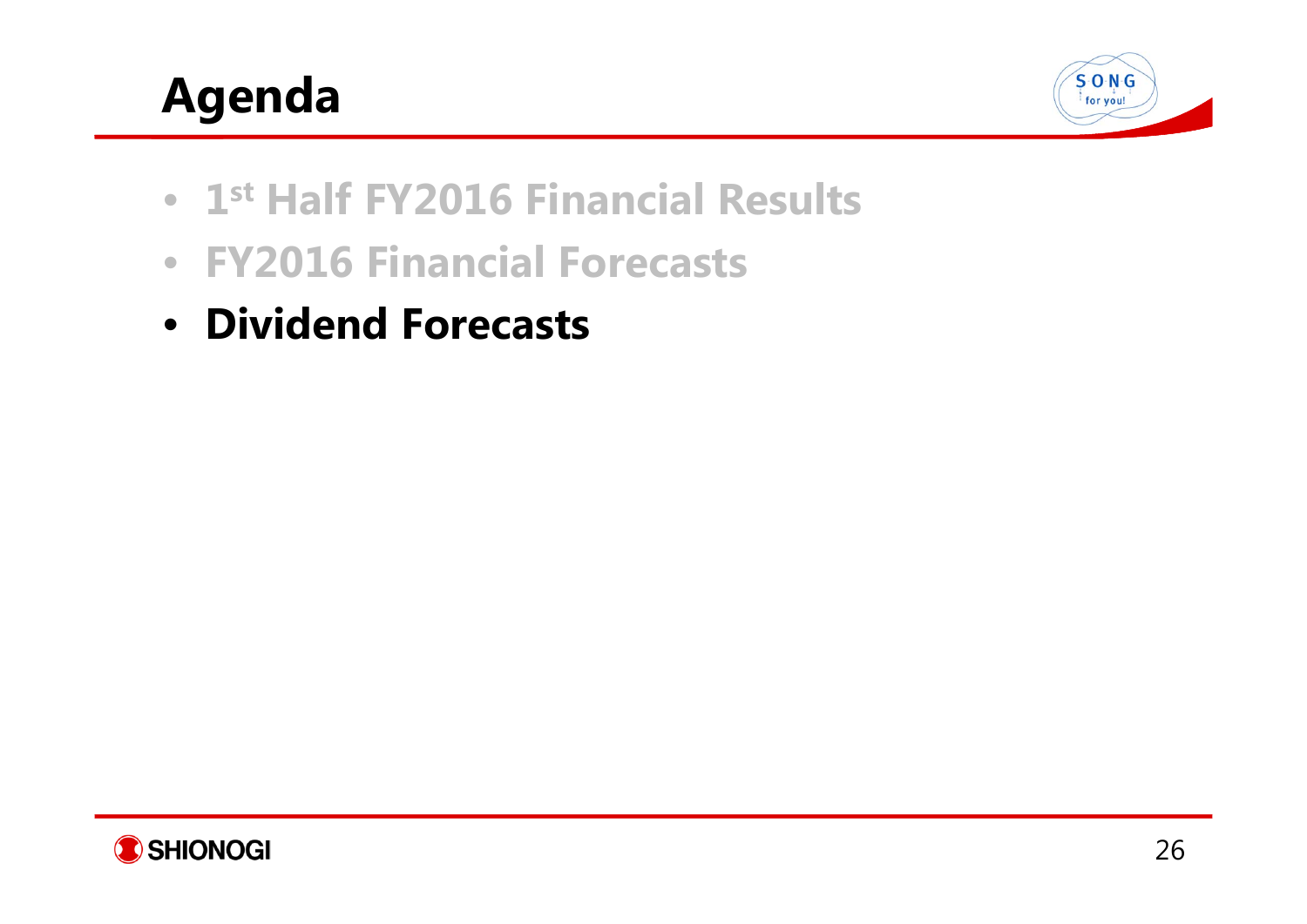### **Acquisition of Own Shares and Cancellation of Treasury Shares**



• **Acquisition of own shares (up to 35 B yen) and cancellation of treasury shares**



**Increase shareholder return and capital efficiency by following a flexible capital policy, aligning with strong business progress in accordance with SGS2020 to maximize Shionogi's enterprise value**

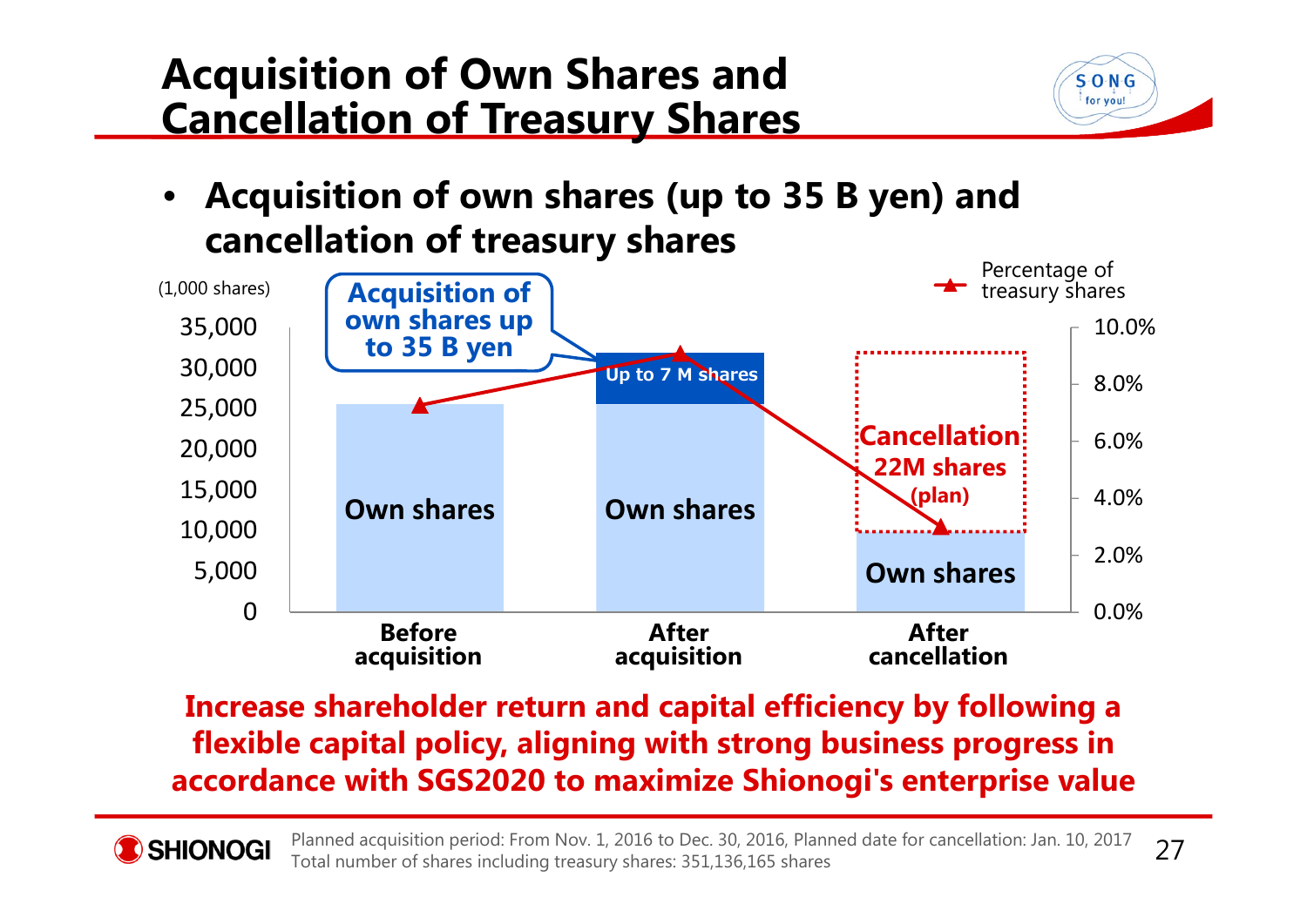# **Dividend Forecasts**



- Maximize enterprise value by balancing three key factors: return to shareholders, investment for further growth and strategic opportunities
- Sharing our mid- to long-term profit growth with our shareholders by increasing returns as appropriate
- Dividend forecast for FY2016: **68 yen**

|               | <b>Dividend per share</b> |                     | <b>Payout</b>       |            |       |  |
|---------------|---------------------------|---------------------|---------------------|------------|-------|--|
|               |                           | half-year year-end  | annual              | <b>DOE</b> | ratio |  |
| FY2015        | 28.00                     | 34.00               | 62.00               | 4.1%       | 30.3% |  |
| <b>FY2016</b> | 34.00                     | (forecast)<br>34.00 | (forecast)<br>68.00 | 4.3%       | 28.9% |  |

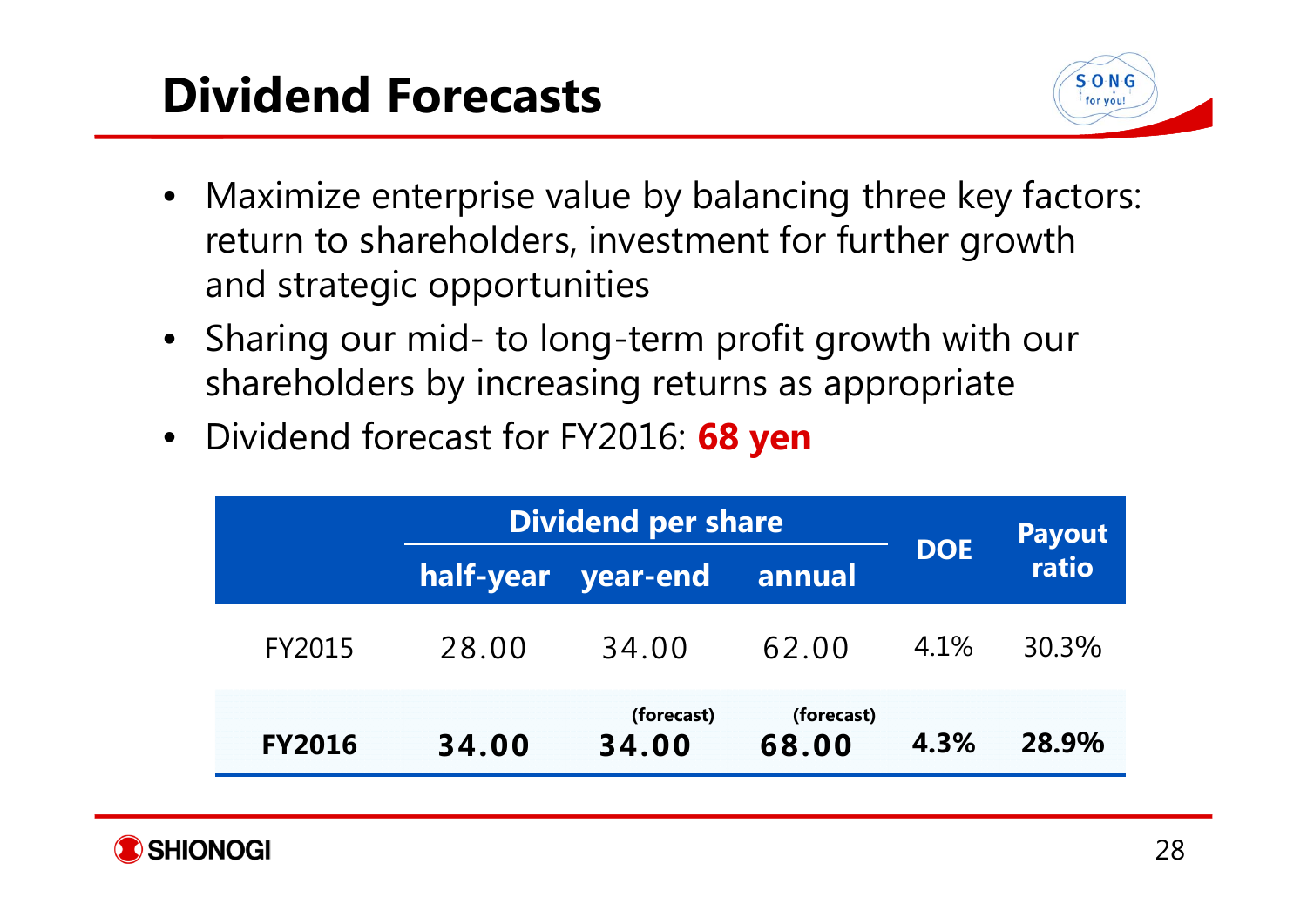

# **EOF**

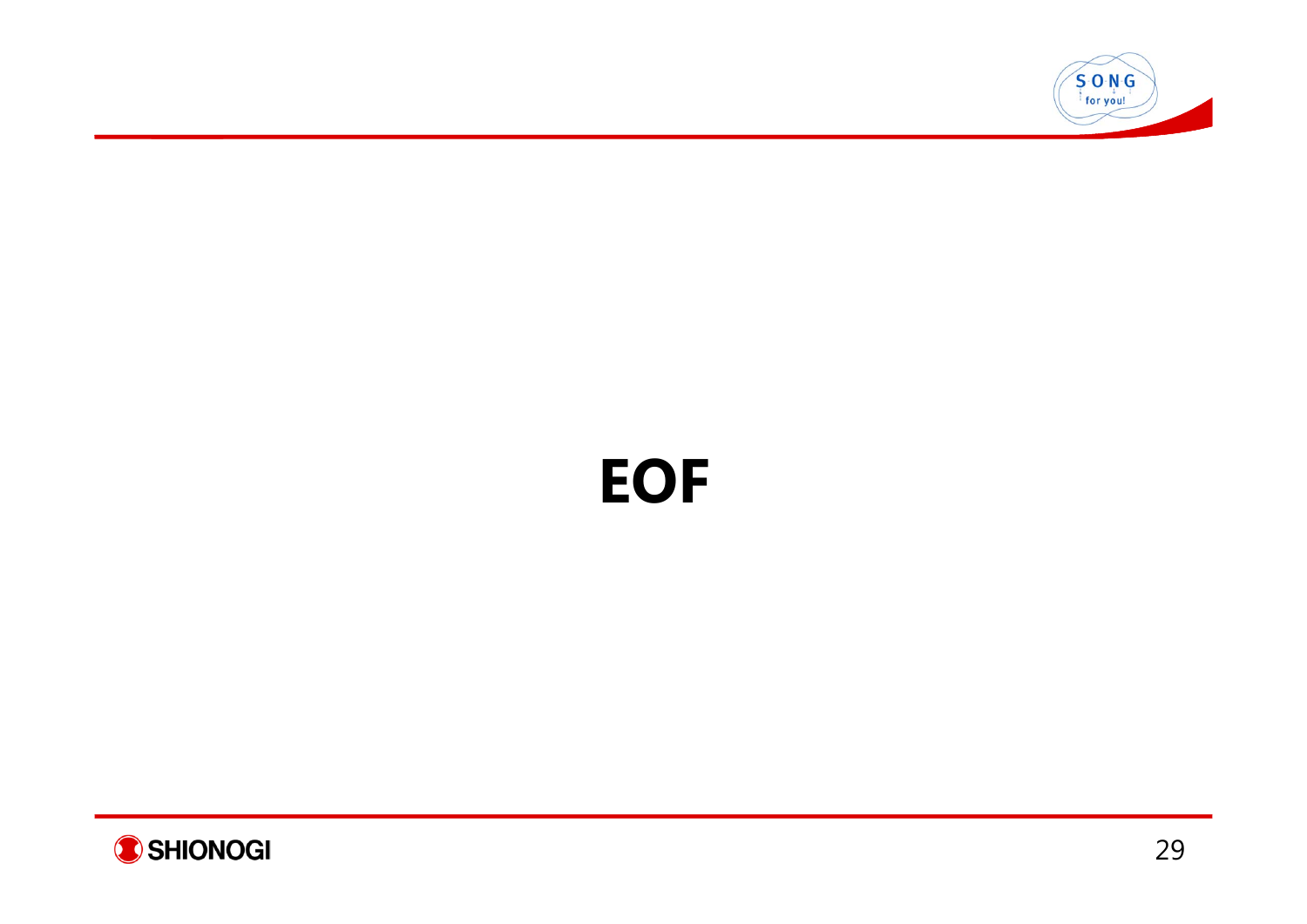

#### **Appendix - Financial Results -**

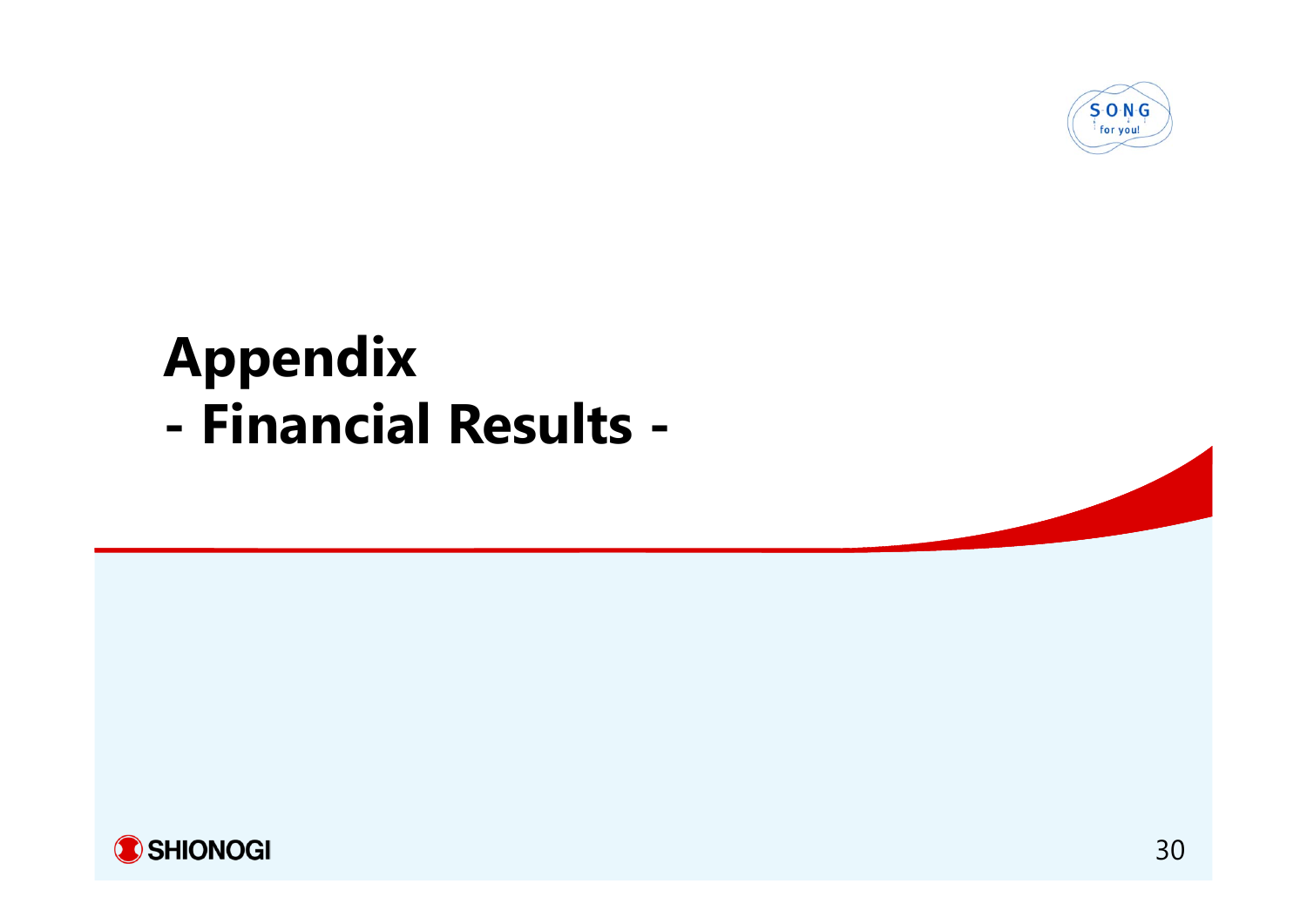# **Japan: Sales of Strategic Products**



(Unit B yen)

|                                        | <b>FY2016</b>                        |                 |               |                                        | <b>FY2015</b> | <b>YonY</b>    |        |
|----------------------------------------|--------------------------------------|-----------------|---------------|----------------------------------------|---------------|----------------|--------|
|                                        | full year<br>forecasts<br>(original) | 1H<br>forecasts | 1H<br>results | <b>Progress vs</b><br>forecasts<br>(%) | 1H<br>results | change<br>(%)  | change |
| Crestor®                               | 41.5                                 | 20.9            | 21.9          | 105.1                                  | 20.4          | 7.5            | 1.5    |
| Cymbalta <sup>®</sup>                  | 19.3                                 | 8.9             | 8.9           | 100.2                                  | 7.2           | 23.7           | 1.7    |
| Irbetan <sup>®</sup> franchise         | 15.1                                 | 7.4             | 7.8           | 104.7                                  | 8.3           | (6.3)          | (0.5)  |
| <b>Total of 3 key products</b>         | 75.9                                 | 37.2            | 38.6          | 103.9                                  | 35.9          | 7.6            | 2.7    |
| <b>OxyContin<sup>®</sup></b> franchise | 10.5                                 | 5.5             | 5.0           | 91.1                                   | 5.2           | (2.6)          | (0.2)  |
| Finibax <sup>®</sup>                   | 3.9                                  | 2.0             | 1.8           | 87.7                                   | 2.1           | (16.8)         | (0.3)  |
| Pirespa <sup>®</sup>                   | 6.3                                  | 3.3             | 3.0           | 91.8                                   | 2.8           | 9.0            | 0.2    |
| Rapiacta <sup>®</sup>                  | 2.3                                  | 0.1             | 0.1           | 118.2                                  | (0.0)         | $\blacksquare$ | 0.1    |
| <b>Total of 7 strategic products</b>   | 99.0                                 | 48.1            | 48.5          | 100.9                                  | 45.9          | 5.7            | 2.6    |
| [percent of sales]                     | [62.5%]                              | $[63.0\%]$      | [61.3%]       |                                        | [58.6%]       |                |        |
| <b>Prescription drugs</b>              | 158.2                                | 76.3            | 79.2          | 103.8                                  | 78.4          | 0.9            | 0.8    |

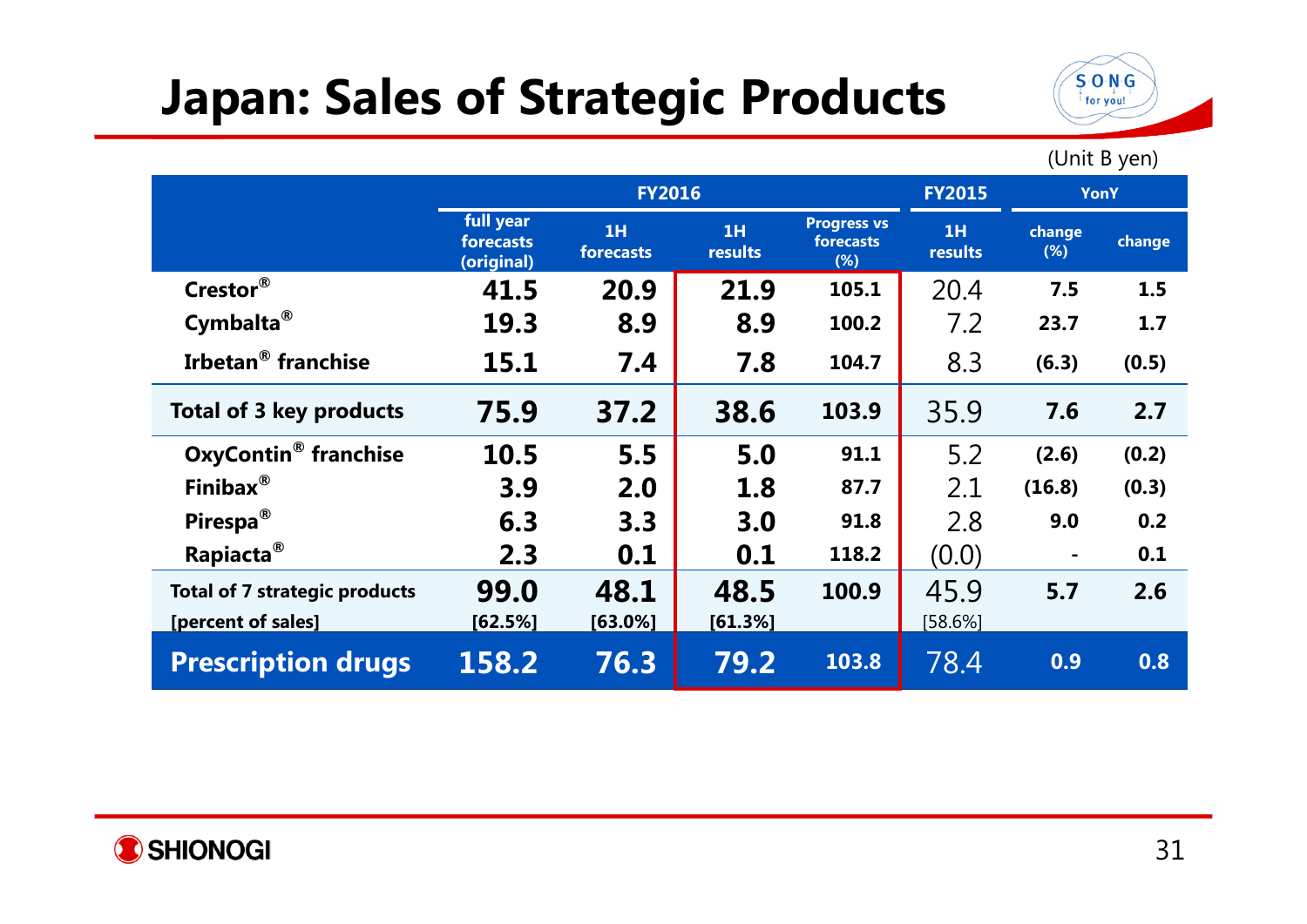#### **Sales of Main Merchandise and Finished Goods (Consolidated)**



(Unit B yen)

**FY2016 FY2015 YonYfull year forecasts(original) 1Hforecasts\* 1HresultsProgress vs forecasts(%) 1Hresultschange (%) change Prescription drugs 158.2 76.3 79.2 103.8** 78.4 **0.9 0.8 Overseas subsidiaries/export 24.7 12.4 15.3 123.4** 14.7 **3.7 0.6 Shionogi Inc. 12.4 6.0 9.1 152.1** 8.4 **8.0 0.7 Osphena** *®* **5.3 2.6 2.0 77.7** 2.6 **(22.4) (0.6) Contract manufacturing 10.9 5.3 5.4 101.5** 3.7 **46.4 1.7 OTC and quasi-drugs 7.0 3.5 3.4 97.5** 2.6 **33.3 0.8 Royalty income Royalty income for the sales of Crestor® and HIV franchise114.9 46.3 50.6109.3** 37.5 35.2 13.1 **95.0 42.5 46.0 108.1** 35.0 **31.2 11.0 Crestor® 33.0 16.5 17.3 105.0** 23.7 **(26.8) (6.4) HIV franchise 62.0 26.0 28.6 110.1** 11.4 **152.0 17.2 Others 2.4 1.2 1.2 103.3** 1.4 **(14.4) (0.2) Total 318.0 145.0 155.1107.0** 138.3 **12.2 16.8**



32 \* The consolidated earnings forecasts announced on May 11, 2016 were written here, and the revisions to the forecasts were announced on Oct. 24, 2016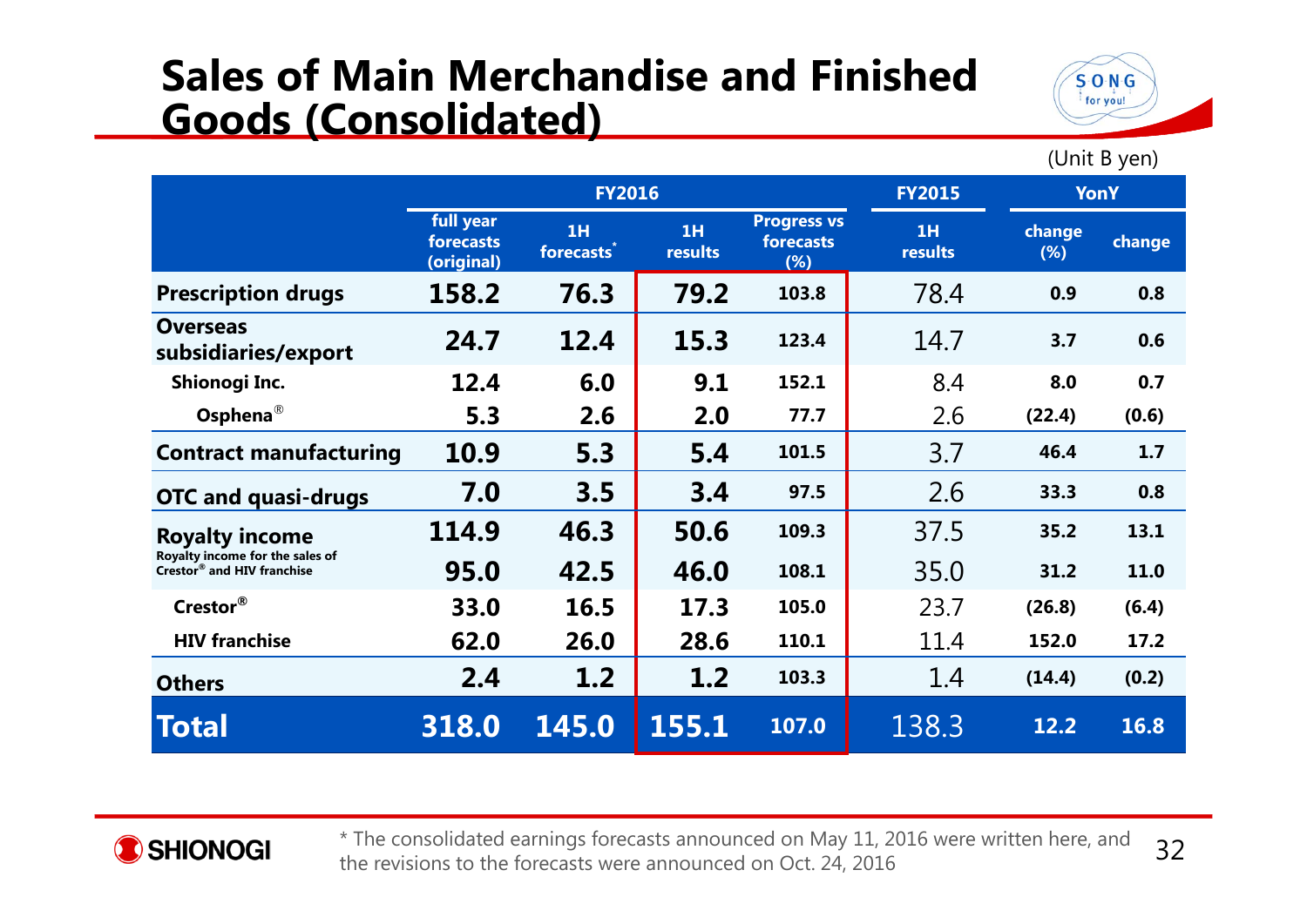# **Statements of Income (Consolidated)**



(Unit B yen)

|                                             | <b>FY2016</b>                        |                              |                |                                        | <b>FY2015</b>    | <b>YonY</b>   |        |
|---------------------------------------------|--------------------------------------|------------------------------|----------------|----------------------------------------|------------------|---------------|--------|
|                                             | full year<br>forecasts<br>(original) | 1H<br>forecasts <sup>*</sup> | 1H<br>results  | <b>Progress vs</b><br>forecasts<br>(%) | 1H<br>results    | change<br>(%) | change |
| <b>Sales</b>                                | 318.0                                | 145.0                        | 155.1          | 107.0                                  | 138.3            | 12.2          | 16.8   |
| [Royalty** income]                          | 95.0                                 | 42.5                         | 46.0           | 108.2                                  | 35.0             | 31.2          | 11.0   |
|                                             | 24.5<br>[35.0]                       | 26.6<br>[37.6]               | 25.0<br>[35.5] |                                        | 26.4<br>[35.3]   |               |        |
| <b>Cost of sales</b>                        | 78.0                                 | 38.5                         | 38.7           | 100.5                                  | 36.5             | 6.2           | 2.2    |
| <b>Gross profit</b>                         | 240.0                                | 106.5                        | 116.4          | 109.3                                  | 101.8            | 14.3          | 14.6   |
|                                             | 46.7                                 | 50.7                         | 46.5           |                                        | 49.1             |               |        |
| <b>SG&amp;A expenses</b>                    | 148.5                                | 73.5                         | 72.1           | 98.1                                   | 67.9             | 6.2           | 4.2    |
|                                             | 31.0                                 | 33.8                         | 29.3           |                                        | 33.3             |               |        |
| <b>Selling &amp; general expenses</b>       | 98.5                                 | 49.0                         | 45.4           | 92.7                                   | 46.1             | (1.3)         | (0.7)  |
|                                             | 15.7                                 | 16.9                         | 17.2           |                                        | 15.8             |               |        |
| <b>R&amp;D</b> expenses                     | 50.0                                 | 24.5                         | 26.7           | 108.8                                  | 21.8             | 22.1          | 4.9    |
|                                             | 28.8                                 | 22.8                         | 28.6           |                                        | 24.5             |               |        |
| <b>Operating income</b>                     | 91.5                                 | 33.0                         | 44.3           | 134.2                                  | 33.9             | 30.5          | 10.4   |
| [Excluding royalty** income]                | (3.5)                                | (9.5)                        | (1.7)          |                                        | (1.1)            |               |        |
| <b>Non-operating income</b><br>and expenses | P10.0                                | $\blacksquare$               | L2.1           |                                        | P <sub>0.9</sub> |               | (3.0)  |
|                                             | 31.9                                 | 22.8                         | 27.2           |                                        | 25.2             |               |        |
| <b>Ordinary income</b>                      | 101.5                                | 33.0                         | 42.1           | 127.7                                  | 34.8             | 21.1          | 7.3    |

Note: Small numbers in red are percent of sales, and numbers in red provided in parentheses are percent of sales excluding royalties<br>\* The consolidated earnings forecasts announced on May 11, 2016 were written here, and th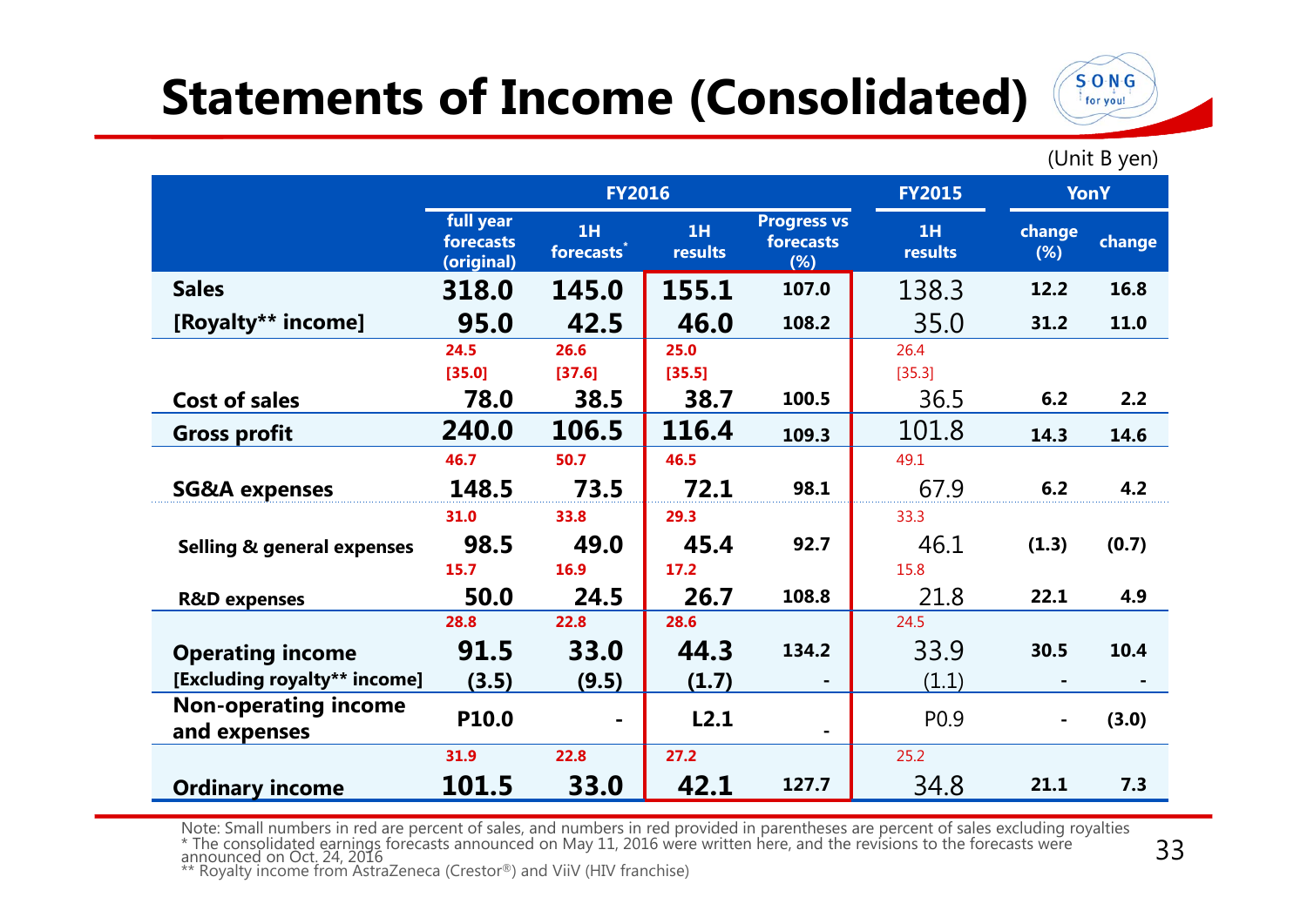

#### **Appendix - Pipeline -**

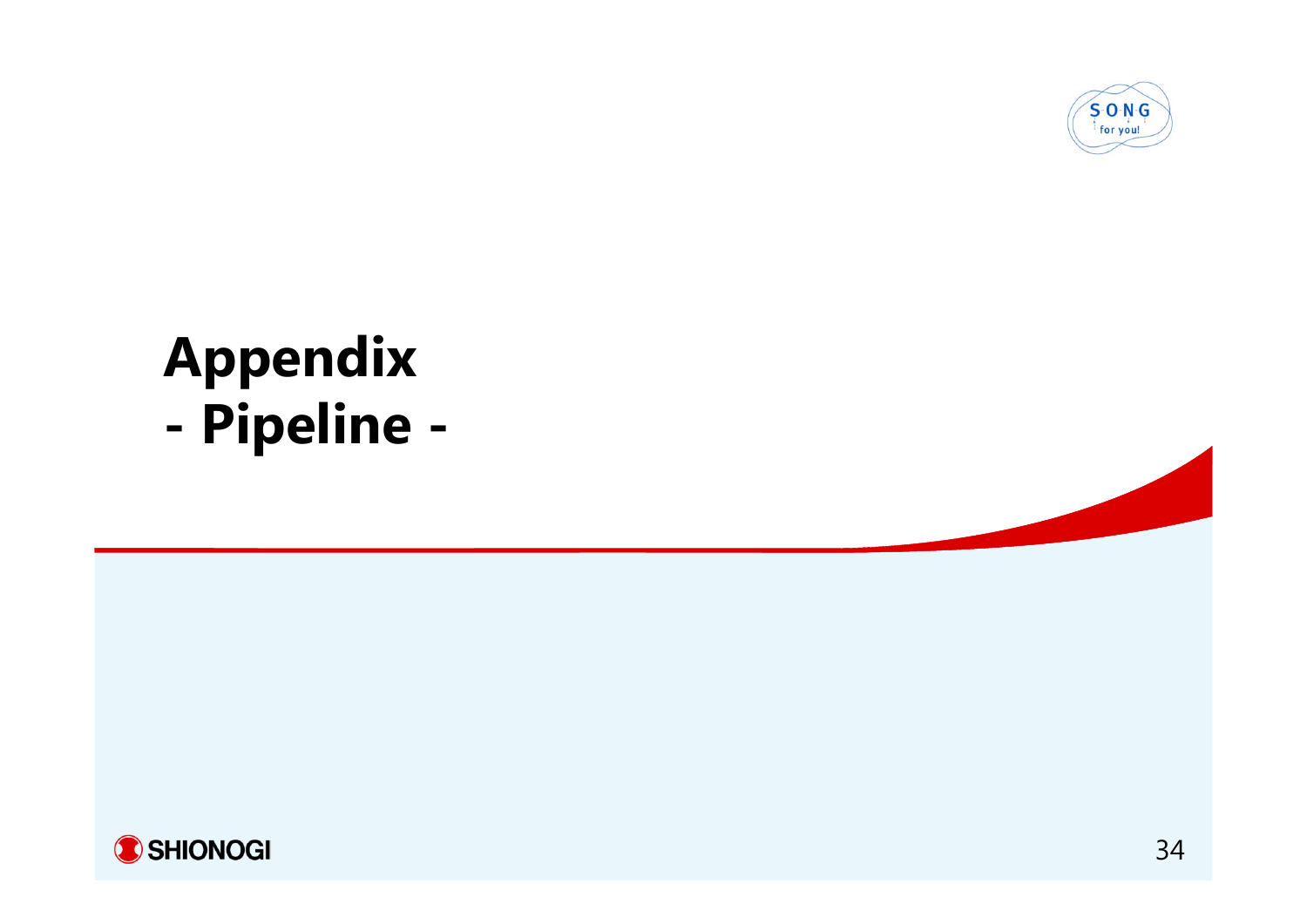# **Pipeline (as of Nov. 2016)**



| <b>Non-clinical</b>                                                            | <b>Phase I</b>                                                                                             | <b>Phase II</b>                                                                                                                   | <b>Phase III</b>                                                                                                                                                                                                                                            | <b>NDA submission</b>                                                                                          |
|--------------------------------------------------------------------------------|------------------------------------------------------------------------------------------------------------|-----------------------------------------------------------------------------------------------------------------------------------|-------------------------------------------------------------------------------------------------------------------------------------------------------------------------------------------------------------------------------------------------------------|----------------------------------------------------------------------------------------------------------------|
|                                                                                | <b>[Global]</b>                                                                                            | Cefiderocol (S-649266)<br>Multidrug-resistant Gram-negative<br>bacterial infections                                               | S-033188<br>Influenza virus infection                                                                                                                                                                                                                       |                                                                                                                |
| <b>Antibody drug candidate</b><br>against Pseudomonas<br><b>NTE</b> inhalation | S-033188<br>Influenza virus infection<br>S-120083<br>Inflammatory pain<br>S-117957<br>Insomnia<br>S-237648 | S-707106<br>Type2 diabetes<br>S-488210<br>Head and neck squamous cell carcinoma<br>S-222611<br><b>Malignant tumor</b><br>S-588410 | Cefiderocol (S-649266)<br>Multidrug-resistant Gram-negative<br>bacterial infections<br>Lusutrombopag<br>Thrombocytopenia<br>Osphena <sup>®</sup><br>Vaginal dryness associated with                                                                         | <b>Naldemedine</b>                                                                                             |
|                                                                                | Obesity<br>[Japan]<br><b>Oxycodone</b><br>Tamper resistant formulation                                     | <b>Bladder cancer</b><br>Cefiderocol (S-649266)<br>Multidrug-resistant Gram-negative<br>bacterial infections                      | postmenopausal VVA<br>S-033188<br>Influenza virus infection<br>S-033188                                                                                                                                                                                     | Opioid-induced constipation<br><b>Naldemedine</b><br>Opioid-induced constipation                               |
|                                                                                | S-120083<br>Inflammatory pain<br>S-010887<br>Neuropathic pain<br>S-600918<br>Neuropathic pain              | S-237648<br>Obesity<br>S-525606<br>Allergic rhinitis caused by Japanese<br>cedar allergen<br>S-588410                             | Influenza virus Infection (pediatric)<br>Cefiderocol (S-649266)<br>Multidrug-resistant Gram-negative<br>bacterial infections<br>Lisdexamfetamine<br>ADHD (pediatric)                                                                                        | <b>Cymbalta®</b><br>Pain associated with osteoarthritis<br><b>Guanfacine hydrochloride</b><br>ADHD (pediatric) |
|                                                                                |                                                                                                            | <b>Bladder cancer</b>                                                                                                             | <b>Guanfacine hydrochloride</b><br>ADHD (adult)<br><b>Oxycodone</b><br>Moderate to severe chronic pain<br><b>Actair®</b><br>Pediatric patients with perennial<br>allergic rhinitis<br>S-555739<br><b>Allergic rhinitis</b><br>S-588410<br>Esophageal cancer | <b>Infectious</b><br>diseases<br>Pain/CNS<br><b>Metabolic</b><br>disorder<br><b>Frontier</b>                   |

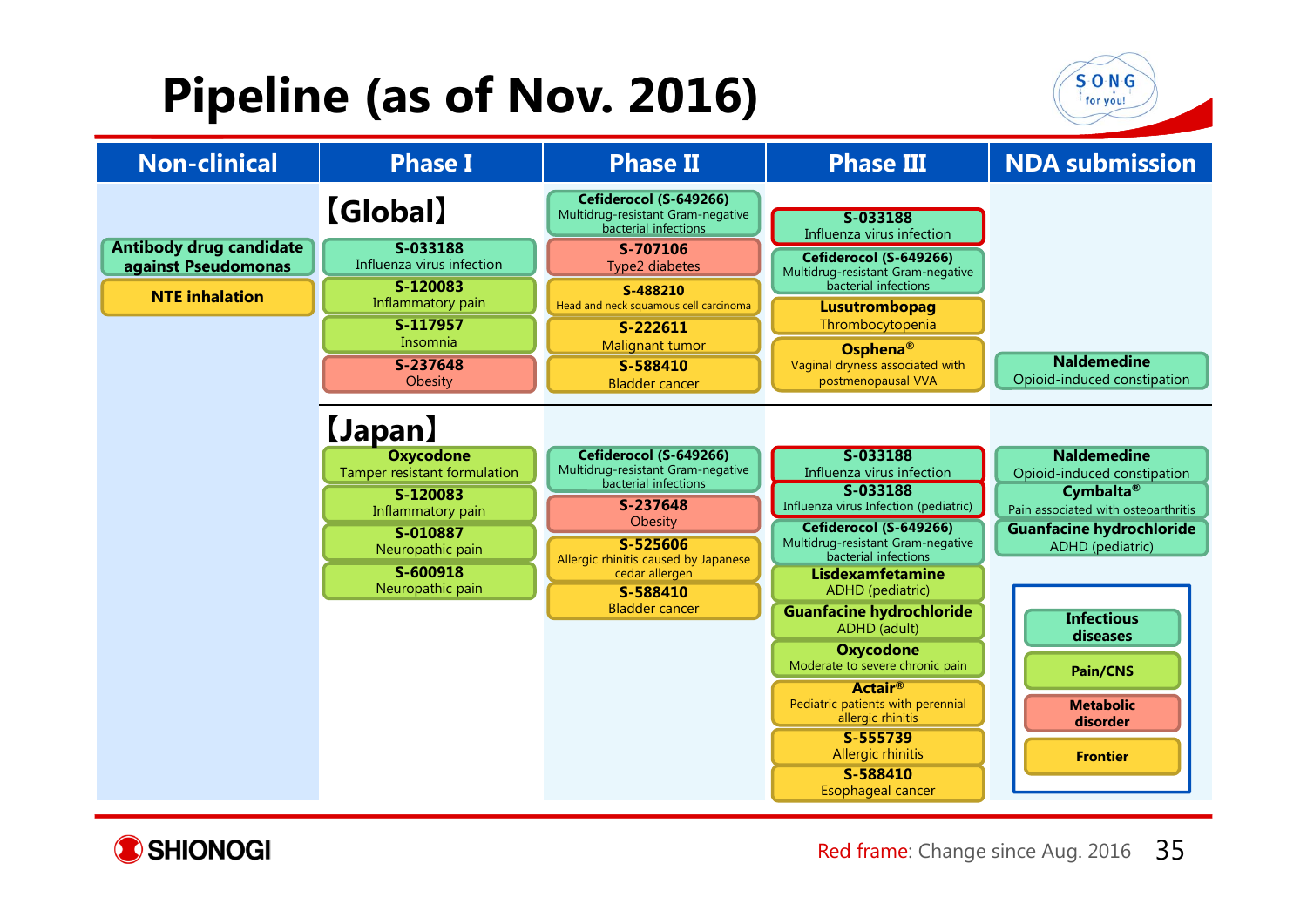# **Pipeline (as of Nov. 2016)**







36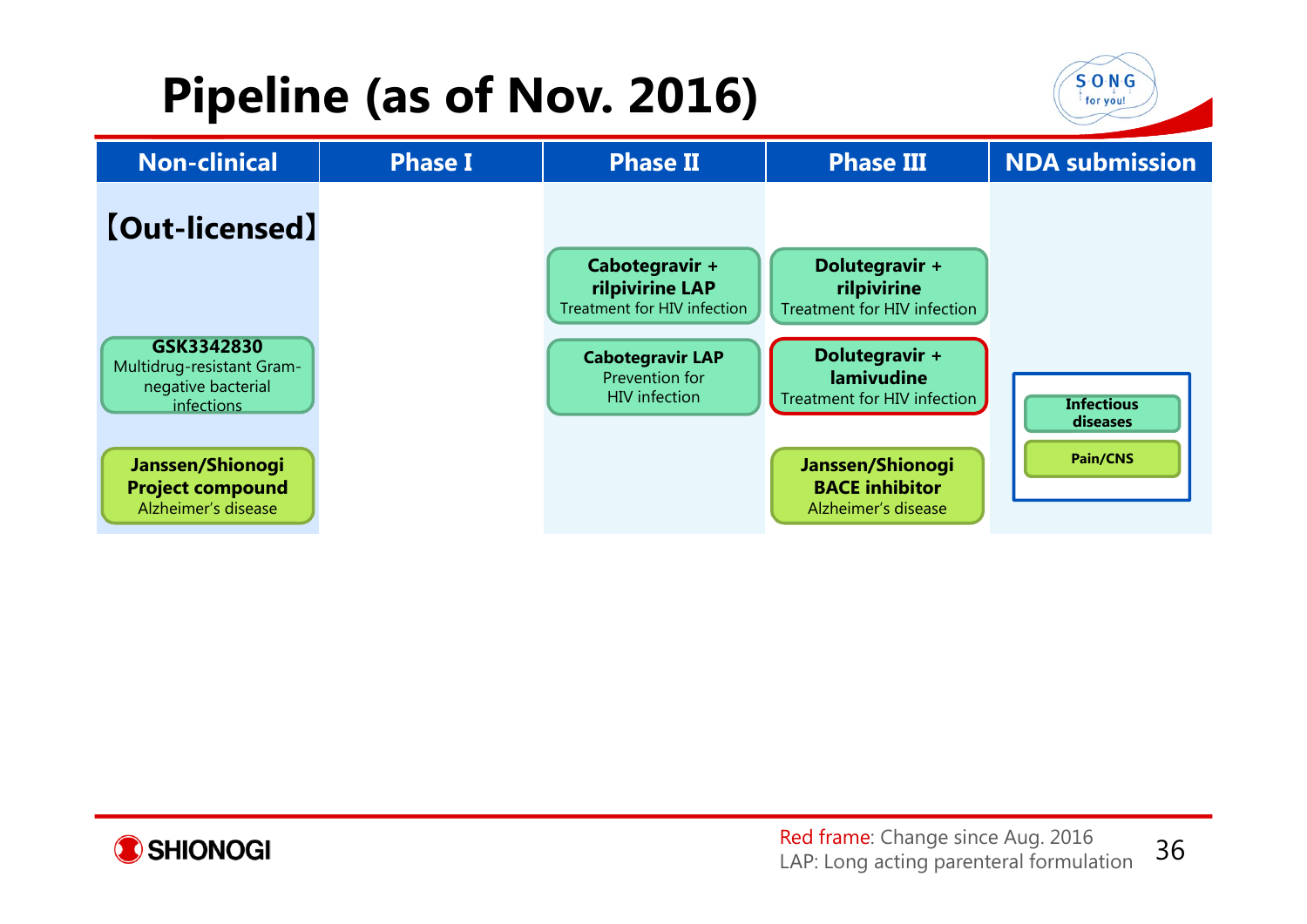# **HIV Integrase Inhibitor Franchise**





**ViiV's strategy to develop new treatment regimens to address the needs of people living with HIV places our HIV integrase inhibitors at the core of therapy**